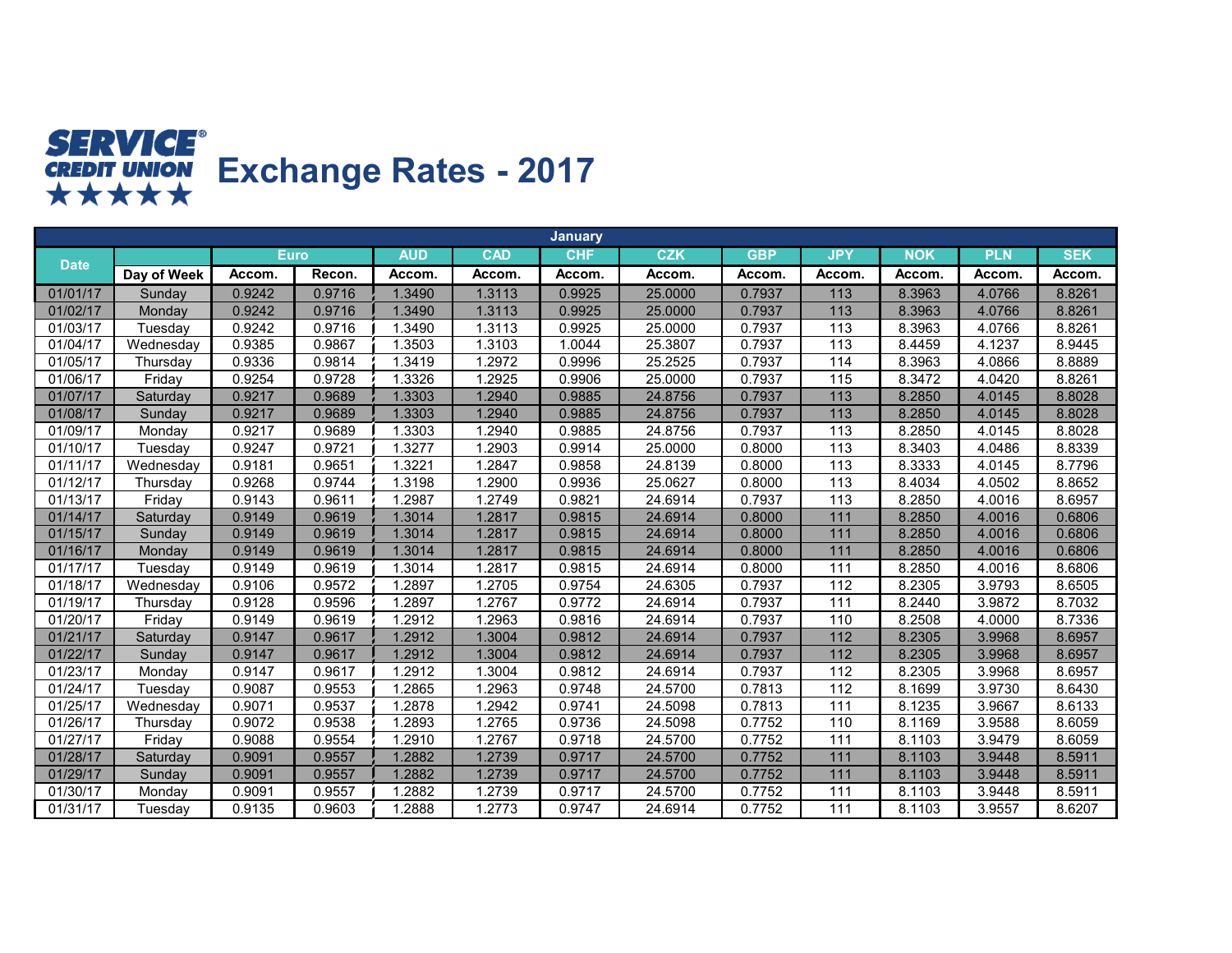|             |             |             |        |            |            | <b>February</b> |            |            |            |            |            |            |
|-------------|-------------|-------------|--------|------------|------------|-----------------|------------|------------|------------|------------|------------|------------|
| <b>Date</b> |             | <b>Euro</b> |        | <b>AUD</b> | <b>CAD</b> | <b>CHF</b>      | <b>CZK</b> | <b>GBP</b> | <b>JPY</b> | <b>NOK</b> | <b>PLN</b> | <b>SEK</b> |
|             | Day of Week | Accom.      | Recon. | Accom.     | Accom.     | Accom.          | Accom.     | Accom.     | Accom.     | Accom.     | Accom      | Accom.     |
| 02/01/17    | Wednesdav   | 0.9059      | 0.9523 | 1.2862     | 1.2734     | 0.9664          | 24.4499    | 0.7813     | 112        | 8.0515     | 3.9170     | 8.5616     |
| 02/02/17    | Thursday    | 0.9031      | 0.9495 | 1.2847     | 1.2731     | 0.9645          | 24.3902    | 0.7692     | 111        | 8.0192     | 3.9002     | 8.5106     |
| 02/03/17    | Friday      | 0.9014      | 0.9476 | 1.2674     | 1.2665     | 0.9636          | 24.3309    | 0.7752     | 110        | 7.9872     | 3.8820     | 8.4890     |
| 02/04/17    | Saturday    | 0.9076      | 0.9542 | 1.2758     | 1.2728     | 0.9707          | 24.5098    | 0.7752     | 110        | 8.0386     | 3.9002     | 8.5690     |
| 02/05/17    | Sunday      | 0.9076      | 0.9542 | 1.2758     | 1.2728     | 0.9707          | 24.5098    | 0.7752     | 110        | 8.0386     | 3.9002     | 8.5690     |
| 02/06/17    | Monday      | 0.9076      | 0.9542 | 1.2758     | 1.2728     | 0.9707          | 24.5098    | 0.7752     | 110        | 8.0386     | 3.9002     | 8.5690     |
| 02/07/17    | Tuesday     | 0.9087      | 0.9553 | 1.2728     | 1.2710     | 0.9696          | 24.5700    | 0.7813     | 110        | 8.0386     | 3.8865     | 8.5985     |
| 02/08/17    | Wednesday   | 0.9143      | 0.9611 | 1.2812     | 1.2867     | 0.9745          | 24.6914    | 0.7874     | 110        | 8.1235     | 3.9355     | 8.6655     |
| 02/09/17    | Thursday    | 0.9135      | 0.9603 | 1.2752     | 1.2807     | 0.9717          | 24.6914    | 0.7813     | 109        | 8.1169     | 3.9386     | 8.6356     |
| 02/10/17    | Friday      | 0.9131      | 0.9599 | 1.2752     | 1.2798     | 0.9745          | 24.6914    | 0.7752     | 109        | 8.1169     | 3.9355     | 8.6580     |
| 02/11/17    | Saturday    | 0.9165      | 0.9635 | 1.2744     | 1.2799     | 0.9778          | 24.7525    | 0.7813     | 110        | 8.1633     | 3.9370     | 8.6957     |
| 02/12/17    | Sunday      | 0.9165      | 0.9635 | 1.2744     | 1.2799     | 0.9778          | 24.7525    | 0.7813     | 110        | 8.1633     | 3.9370     | 8.6957     |
| 02/13/17    | Monday      | 0.9165      | 0.9635 | 1.2744     | 1.2799     | 0.9778          | 24.7525    | 0.7813     | 110        | 8.1633     | 3.9370     | 8.6957     |
| 02/14/17    | Tuesday     | 0.9165      | 0.9635 | 1.2710     | 1.2755     | 0.9782          | 24.7525    | 0.7752     | 111        | 8.1566     | 3.9541     | 8.6881     |
| 02/15/17    | Wednesday   | 0.9190      | 0.9662 | 1.2694     | 1.2721     | 0.9795          | 24.8139    | 0.7813     | 111        | 8.1566     | 3.9526     | 8.6957     |
| 02/16/17    | Thursday    | 0.9241      | 0.9715 | 1.2716     | 1.2762     | 0.9843          | 25.0000    | 0.7874     | 111        | 8.1833     | 3.9746     | 8.7336     |
| 02/17/17    | Friday      | 0.9165      | 0.9635 | 1.2655     | 1.2706     | 0.9758          | 24.7525    | 0.7813     | 112        | 8.1301     | 3.9573     | 8.6806     |
| 02/18/17    | Saturday    | 0.9142      | 0.9610 | 1.2700     | 1.2734     | 0.9725          | 24.6914    | 0.7813     | 111        | 8.1037     | 3.9588     | 8.6356     |
| 02/19/17    | Sunday      | 0.9142      | 0.9610 | 1.2700     | 1.2734     | 0.9725          | 24.6914    | 0.7813     | 111        | 8.1037     | 3.9588     | 8.6356     |
| 02/20/17    | Monday      | 0.9142      | 0.9610 | 1.2700     | 1.2734     | 0.9725          | 24.6914    | 0.7813     | 111        | 8.1037     | 3.9588     | 8.6356     |
| 02/21/17    | Tuesday     | 0.9142      | 0.9610 | 1.2700     | 1.2734     | 0.9725          | 24.6914    | 0.7813     | 111        | 8.1037     | 3.9588     | 8.6356     |
| 02/22/17    | Wednesday   | 0.9252      | 0.9726 | 1.2732     | 1.2804     | 0.9843          | 25.0000    | 0.7874     | 111        | 8.1566     | 3.9841     | 8.7642     |
| 02/23/17    | Thursday    | 0.9269      | 0.9745 | 1.2689     | 1.2832     | 0.9864          | 25.0627    | 0.7813     | 111        | 8.1699     | 3.9841     | 8.7796     |
| 02/24/17    | Friday      | 0.9215      | 0.9687 | 1.2617     | 1.2780     | 0.9826          | 24.8756    | 0.7813     | 111        | 8.1169     | 3.9698     | 8.7489     |
| 02/25/17    | Saturday    | 0.9185      | 0.9657 | 1.2690     | 1.2773     | 0.9781          | 24.8139    | 0.7752     | 110        | 8.1169     | 3.9588     | 8.7413     |
| 02/26/17    | Sunday      | 0.9185      | 0.9657 | 1.2690     | 1.2773     | 0.9781          | 24.8139    | 0.7752     | 110        | 8.1169     | 3.9588     | 8.7413     |
| 02/27/17    | Monday      | 0.9185      | 0.9657 | 1.2690     | 1.2773     | 0.9781          | 24.8139    | 0.7752     | 110        | 8.1169     | 3.9588     | 8.7413     |
| 02/28/17    | Tuesday     | 0.9195      | 0.9667 | 1.2686     | 1.2771     | 0.9806          | 24.8756    | 0.7874     | 110        | 8.1301     | 3.9667     | 8.7873     |
|             |             |             |        |            |            |                 |            |            |            |            |            |            |
|             |             |             |        |            |            |                 |            |            |            |            |            |            |
|             |             |             |        |            |            |                 |            |            |            |            |            |            |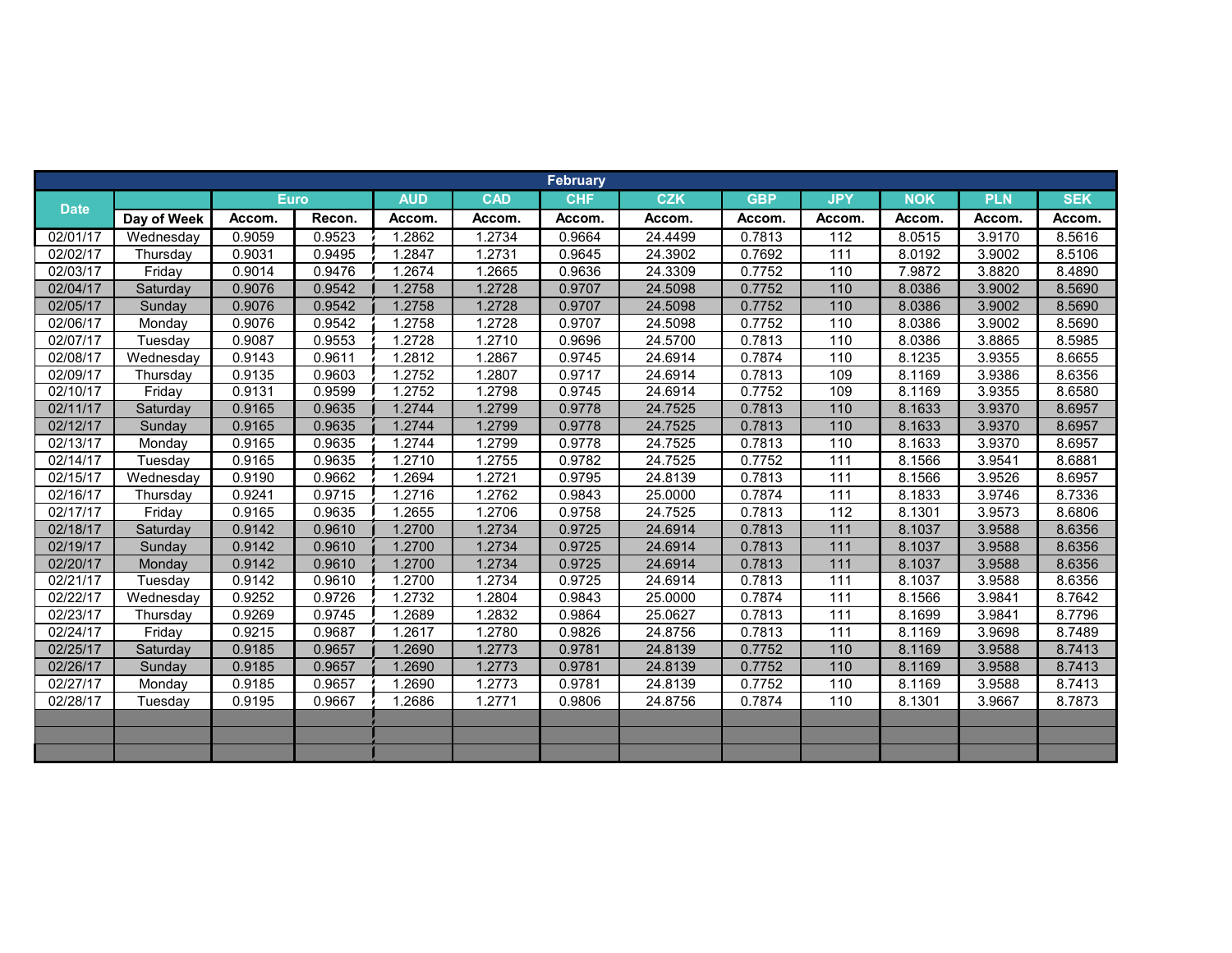|             |             |             |        |            |            | <b>March</b> |            |            |            |            |            |            |
|-------------|-------------|-------------|--------|------------|------------|--------------|------------|------------|------------|------------|------------|------------|
|             |             | <b>Euro</b> |        | <b>AUD</b> | <b>CAD</b> | <b>CHF</b>   | <b>CZK</b> | <b>GBP</b> | <b>JPY</b> | <b>NOK</b> | <b>PLN</b> | <b>SEK</b> |
| <b>Date</b> | Day of Week | Accom.      | Recon. | Accom.     | Accom.     | Accom.       | Accom.     | Accom.     | Accom.     | Accom.     | Accom.     | Accom.     |
| 03/01/17    | Wednesday   | 0.9204      | 0.9676 | 1.2708     | 1.2872     | 0.9800       | 24.8756    | 0.7874     | 109        | 8.1633     | 3.9714     | 8.8028     |
| 03/02/17    | Thursday    | 0.9254      | 0.9728 | 1.2726     | 1.2997     | 0.9853       | 25.0000    | 0.7937     | 110        | 8.2034     | 3.9746     | 8.8183     |
| 03/03/17    | Friday      | 0.9262      | 0.9736 | 1.2819     | 1.3031     | 0.9865       | 25.0000    | 0.7937     | 111        | 8.2305     | 3.9777     | 8.8183     |
| 03/04/17    | Saturday    | 0.9226      | 0.9700 | 1.2875     | 1.3065     | 0.9848       | 24.9377    | 0.8000     | 111        | 8.2372     | 3.9683     | 8.8028     |
| 03/05/17    | Sunday      | 0.9226      | 0.9700 | 1.2875     | 1.3065     | 0.9848       | 24.9377    | 0.8000     | 111        | 8.2372     | 3.9683     | 8.8028     |
| 03/06/17    | Monday      | 0.9226      | 0.9700 | 1.2875     | 1.3065     | 0.9848       | 24.9377    | 0.8000     | 111        | 8.2372     | 3.9683     | 8.8028     |
| 03/07/17    | Tuesdav     | 0.9190      | 0.9662 | 1.2807     | 1.3034     | 0.9828       | 24.8139    | 0.7937     | 111        | 8.2440     | 3.9604     | 8.7642     |
| 03/08/17    | Wednesday   | 0.9214      | 0.9686 | 1.2825     | 1.3075     | 0.9886       | 24.8756    | 0.8000     | 111        | 8.2440     | 3.9683     | 8.7719     |
| 03/09/17    | Thursday    | 0.9234      | 0.9708 | 1.2898     | 1.3106     | 0.9882       | 24.9377    | 0.8000     | 111        | 8.2645     | 3.9825     | 8.7951     |
| 03/10/17    | Friday      | 0.9186      | 0.9658 | 1.2902     | 1.3110     | 0.9838       | 24.8139    | 0.8000     | 111        | 8.3126     | 3.9651     | 8.7719     |
| 03/11/17    | Saturday    | 0.9167      | 0.9637 | 1.2922     | 1.3129     | 0.9848       | 24.7525    | 0.8000     | 112        | 8.3822     | 3.9651     | 8.7796     |
| 03/12/17    | Sunday      | 0.9167      | 0.9637 | 1.2922     | 1.3129     | 0.9848       | 24.7525    | 0.8000     | 112        | 8.3822     | 3.9651     | 8.7796     |
| 03/13/17    | Monday      | 0.9167      | 0.9637 | 1.2922     | 1.3129     | 0.9848       | 24.7525    | 0.8000     | 112        | 8.3822     | 3.9651     | 8.7796     |
| 03/14/17    | Tuesday     | 0.9137      | 0.9605 | 1.2863     | 1.3111     | 0.9821       | 24.6914    | 0.8000     | 113        | 8.3403     | 3.9635     | 8.7413     |
| 03/15/17    | Wednesday   | 0.9166      | 0.9636 | 1.2900     | 1.3142     | 0.9832       | 24.7525    | 0.8065     | 112        | 8.3893     | 3.9620     | 8.7032     |
| 03/16/17    | Thursday    | 0.9175      | 0.9645 | 1.2837     | 1.3111     | 0.9831       | 24.8139    | 0.7937     | 112        | 8.3822     | 3.9635     | 8.7719     |
| 03/17/17    | Friday      | 0.9093      | 0.9559 | 1.2681     | 1.2982     | 0.9725       | 24.5700    | 0.7874     | 112        | 8.3264     | 3.9078     | 8.6207     |
| 03/18/17    | Saturday    | 0.9076      | 0.9542 | 1.2652     | 1.2975     | 0.9710       | 24.5098    | 0.7874     | 110        | 8.2645     | 3.9017     | 8.5837     |
| 03/19/17    | Sundav      | 0.9076      | 0.9542 | 1.2652     | 1.2975     | 0.9710       | 24.5098    | 0.7874     | 110        | 8.2645     | 3.9017     | 8.5837     |
| 03/20/17    | Monday      | 0.9076      | 0.9542 | 1.2652     | 1.2975     | 0.9710       | 24.5098    | 0.7874     | 110        | 8.2645     | 3.9017     | 8.5837     |
| 03/21/17    | Tuesday     | 0.9067      | 0.9531 | 1.2623     | 1.3019     | 0.9720       | 24.5098    | 0.7874     | 110        | 8.2781     | 3.8820     | 8.6207     |
| 03/22/17    | Wednesday   | 0.9020      | 0.9482 | 1.2601     | 1.2943     | 0.9696       | 24.3902    | 0.7813     | 110        | 8.2305     | 3.8447     | 8.5616     |
| 03/23/17    | Thursday    | 0.9027      | 0.9489 | 1.2716     | 1.3051     | 0.9671       | 24.3902    | 0.7813     | 110        | 8.2576     | 3.8655     | 8.5837     |
| 03/24/17    | Friday      | 0.9032      | 0.9496 | 1.2763     | 1.2994     | 0.9665       | 24.3902    | 0.7813     | 109        | 8.2645     | 3.8551     | 8.5911     |
| 03/25/17    | Saturday    | 0.9021      | 0.9483 | 1.2794     | 1.3033     | 0.9668       | 24.3902    | 0.7813     | 108        | 8.2781     | 3.8521     | 8.6059     |
| 03/26/17    | Sunday      | 0.9021      | 0.9483 | 1.2794     | 1.3033     | 0.9668       | 24.3902    | 0.7813     | 108        | 8.2781     | 3.8521     | 8.6059     |
| 03/27/17    | Monday      | 0.9021      | 0.9483 | 1.2794     | 1.3033     | 0.9668       | 24.3902    | 0.7813     | 108        | 8.2781     | 3.8521     | 8.6059     |
| 03/28/17    | Tuesday     | 0.8940      | 0.9398 | 1.2749     | 1.2995     | 0.9578       | 24.1546    | 0.7752     | 109        | 8.2440     | 3.8124     | 8.5397     |
| 03/29/17    | Wednesday   | 0.8974      | 0.9434 | 1.2816     | 1.3053     | 0.9596       | 24.2718    | 0.7752     | 107        | 8.2919     | 3.8110     | 8.5543     |
| 03/30/17    | Thursday    | 0.9044      | 0.9508 | 1.2716     | 1.3006     | 0.9688       | 24.4499    | 0.7813     | 108        | 8.3126     | 3.8344     | 8.6356     |
| 03/31/17    | Friday      | 0.9078      | 0.9544 | 1.2698     | 1.3001     | 0.9712       | 24.5098    | 0.7813     | 108        | 8.3264     | 3.8344     | 8.6806     |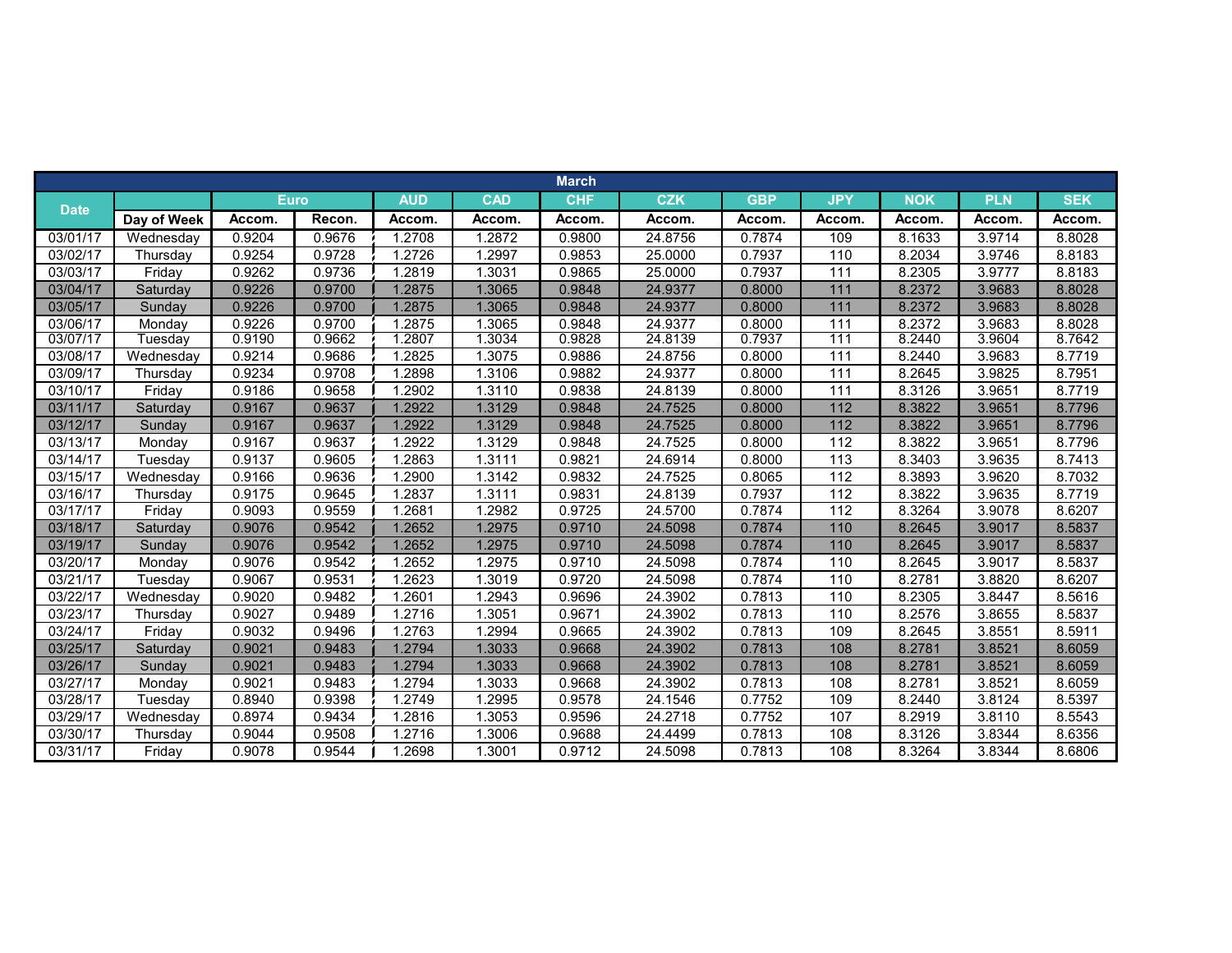|             |             |        |        |            |            | <b>April</b> |            |            |            |            |            |            |
|-------------|-------------|--------|--------|------------|------------|--------------|------------|------------|------------|------------|------------|------------|
|             |             | Euro,  |        | <b>AUD</b> | <b>CAD</b> | <b>CHF</b>   | <b>CZK</b> | <b>GBP</b> | <b>JPY</b> | <b>NOK</b> | <b>PLN</b> | <b>SEK</b> |
| <b>Date</b> | Day of Week | Accom. | Recon. | Accom.     | Accom.     | Accom.       | Accom.     | Accom.     | Accom.     | Accom.     | Accom.     | Accom.     |
| 04/01/17    | Saturday    | 0.9120 | 0.9588 | 1.2752     | 1.3009     | 0.9755       | 24.6305    | 0.7813     | 108        | 8.3612     | 3.8551     | 8.6957     |
| 04/02/17    | Sunday      | 0.9120 | 0.9588 | 1.2752     | 1.3009     | 0.9755       | 24.6305    | 0.7813     | 108        | 8.3612     | 3.8551     | 8.6957     |
| 04/03/17    | Monday      | 0.9120 | 0.9588 | 1.2752     | 1.3009     | 0.9755       | 24.6305    | 0.7813     | 108        | 8.3612     | 3.8551     | 8.6957     |
| 04/04/17    | Tuesday     | 0.9142 | 0.9610 | 1.2809     | 1.3009     | 0.9766       | 24.7525    | 0.7813     | 109        | 8.3612     | 3.8655     | 8.6957     |
| 04/05/17    | Wednesday   | 0.9151 | 0.9621 | 1.2912     | 1.3104     | 0.9767       | 24.7525    | 0.7874     | 109        | 8.3963     | 3.8956     | 8.7951     |
| 04/06/17    | Thursday    | 0.9125 | 0.9593 | 1.2852     | 1.3041     | 0.9771       | 24.6914    | 0.7813     | 108        | 8.3612     | 3.8610     | 8.7336     |
| 04/07/17    | Friday      | 0.9145 | 0.9613 | 1.2897     | 1.3098     | 0.9787       | 24.4499    | 0.7813     | 108        | 8.3822     | 3.8655     | 8.7719     |
| 04/08/17    | Saturday    | 0.9158 | 0.9628 | 1.2933     | 1.3055     | 0.9794       | 24.3309    | 0.7874     | 108        | 8.3893     | 3.8685     | 8.7873     |
| 04/09/17    | Sunday      | 0.9158 | 0.9628 | 1.2933     | 1.3055     | 0.9794       | 24.3309    | 0.7874     | 108        | 8.3893     | 3.8685     | 8.7873     |
| 04/10/17    | Monday      | 0.9158 | 0.9628 | 1.2933     | 1.3055     | 0.9794       | 24.3309    | 0.7874     | 108        | 8.3893     | 3.8685     | 8.7873     |
| 04/11/17    | Tuesday     | 0.9203 | 0.9675 | 1.2995     | 1.3028     | 0.9831       | 24.3902    | 0.7874     | 108        | 8.4175     | 3.8926     | 8.8417     |
| 04/12/17    | Wednesday   | 0.9183 | 0.9653 | 1.2982     | 1.2984     | 0.9822       | 24.5098    | 0.7813     | 109        | 8.3822     | 3.8956     | 8.8106     |
| 04/13/17    | Thursday    | 0.9190 | 0.9662 | 1.3016     | 1.2970     | 0.9814       | 24.5098    | 0.7813     | 108        | 8.3682     | 3.9047     | 8.7796     |
| 04/14/17    | Friday      | 0.9166 | 0.9636 | 1.2857     | 1.2895     | 0.9794       | 24.4499    | 0.7752     | 107        | 8.3472     | 3.8911     | 8.7796     |
| 04/15/17    | Saturday    | 0.9166 | 0.9636 | 1.2857     | 1.2895     | 0.9794       | 24.4499    | 0.7752     | 107        | 8.3472     | 3.8911     | 8.7796     |
| 04/16/17    | Sunday      | 0.9166 | 0.9636 | 1.2857     | 1.2895     | 0.9794       | 24.4499    | 0.7752     | 107        | 8.3472     | 3.8911     | 8.7796     |
| 04/17/17    | Monday      | 0.9166 | 0.9636 | 1.2857     | 1.2895     | 0.9794       | 24.4499    | 0.7752     | 107        | 8.3472     | 3.8911     | 8.7796     |
| 04/18/17    | Tuesday     | 0.9166 | 0.9636 | 1.2857     | 1.2895     | 0.9794       | 24.4499    | 0.7752     | 107        | 8.3472     | 3.8911     | 8.7796     |
| 04/19/17    | Wednesday   | 0.9119 | 0.9587 | 1.2908     | 1.3016     | 0.9745       | 24.3902    | 0.7692     | 106        | 8.3056     | 3.8625     | 8.7489     |
| 04/20/17    | Thursday    | 0.9093 | 0.9559 | 1.2962     | 1.3108     | 0.9720       | 24.3902    | 0.7576     | 106        | 8.3195     | 3.852      | 8.7489     |
| 04/21/17    | Fridav      | 0.9063 | 0.9527 | 1.2940     | 1.3135     | 0.9698       | 24.3902    | 0.7634     | 106        | 8.3472     | 3.8595     | 8.7184     |
| 04/22/17    | Saturday    | 0.9109 | 0.9577 | 1.2952     | 1.3129     | 0.9729       | 24.5098    | 0.7634     | 106        | 8.4246     | 3.8926     | 8.7796     |
| 04/23/17    | Sunday      | 0.9109 | 0.9577 | 1.2952     | 1.3129     | 0.9729       | 24.5098    | 0.7634     | 106        | 8.4246     | 3.8926     | 8.7796     |
| 04/24/17    | Monday      | 0.9109 | 0.9577 | 1.2952     | 1.3129     | 0.9729       | 24.5098    | 0.7634     | 106        | 8.4246     | 3.8926     | 8.7796     |
| 04/25/17    | Tuesday     | 0.8974 | 0.9434 | 1.2860     | 1.3075     | 0.9697       | 24.0385    | 0.7634     | 107        | 8.2988     | 3.8066     | 8.5985     |
| 04/26/17    | Wednesday   | 0.8949 | 0.9407 | 1.2935     | 1.3236     | 0.9688       | 23.9808    | 0.7634     | 107        | 8.3333     | 3.7836     | 8.5911     |
| 04/27/17    | Thursday    | 0.8950 | 0.9408 | 1.3031     | 1.3238     | 0.9697       | 24.0964    | 0.7634     | 107        | 8.3682     | 3.7807     | 8.5543     |
| 04/28/17    | Friday      | 0.8929 | 0.9387 | 1.3016     | 1.3200     | 0.9661       | 24.0385    | 0.7576     | 109        | 8.3333     | 3.7693     | 8.5911     |
| 04/29/17    | Saturday    | 0.8912 | 0.9370 | 1.3038     | 1.3291     | 0.9653       | 23.9808    | 0.7576     | 109        | 8.3126     | 3.7636     | 8.5837     |
| 04/30/17    | Sunday      | 0.8912 | 0.9370 | 1.3038     | 1.3291     | 0.9653       | 23.9808    | 0.7576     | 109        | 8.3126     | 3.7636     | 8.5837     |
|             |             |        |        |            |            |              |            |            |            |            |            |            |
|             |             |        |        |            |            |              |            |            |            |            |            |            |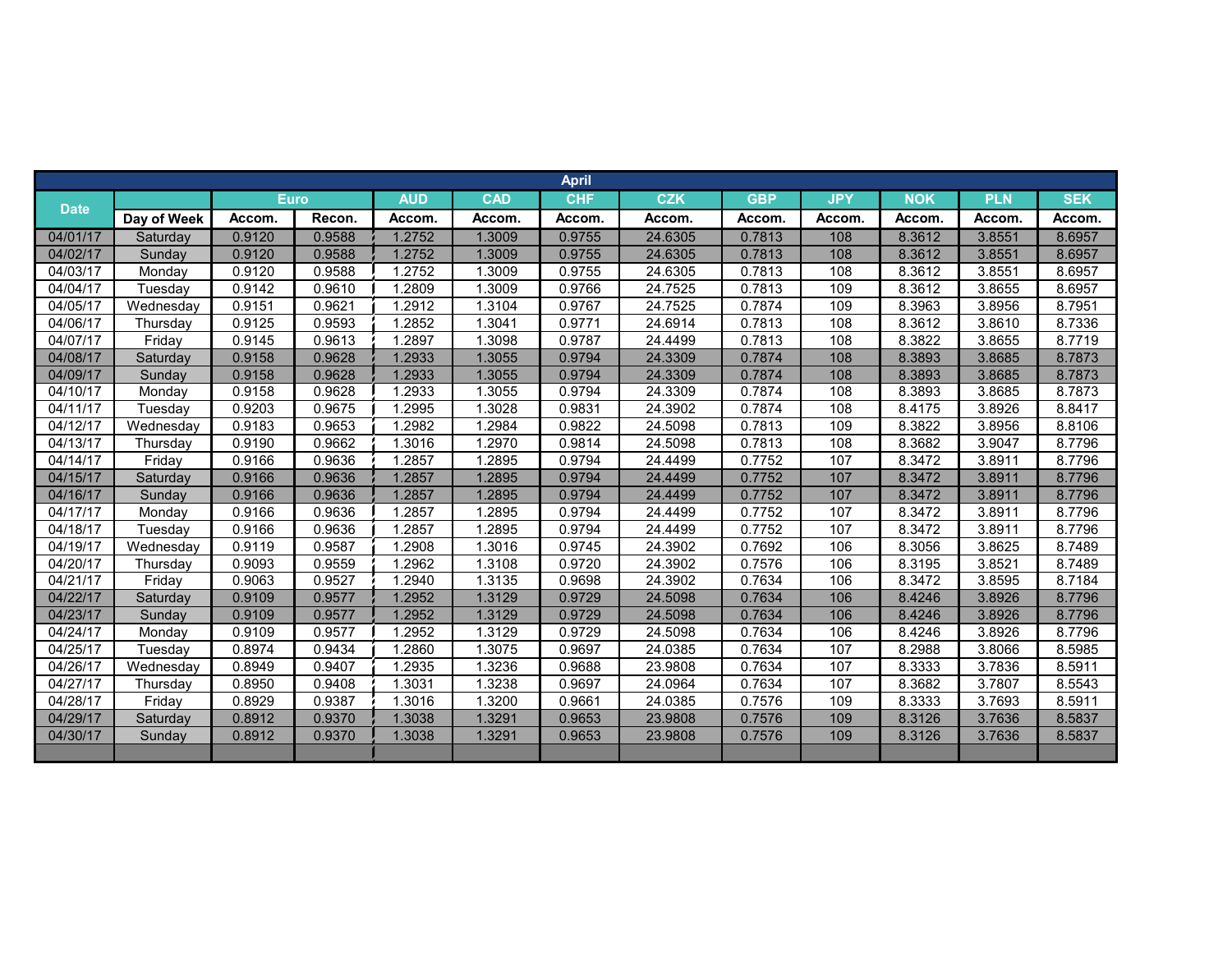|             |             |             |        |            |            | <b>May</b> |            |            |                  |            |            |            |            |
|-------------|-------------|-------------|--------|------------|------------|------------|------------|------------|------------------|------------|------------|------------|------------|
|             |             | <b>Euro</b> |        | <b>AUD</b> | <b>CAD</b> | <b>CHF</b> | <b>CZK</b> | <b>GBP</b> | <b>JPY</b>       | <b>NOK</b> | <b>PLN</b> | <b>RON</b> | <b>SEK</b> |
| <b>Date</b> | Day of Week | Accom.      | Recon. | Accom.     | Accom.     | Accom.     | Accom.     | Accom.     | Accom.           | Accom.     | Accom.     | Accom.     | Accom.     |
| 05/01/17    | Monday      | 0.8912      | 0.9370 | 1.3038     | 1.3291     | 0.9653     | 23.9808    | 0.7576     | 109              | 8.3126     | 3.7636     | 4.0420     | 8.5837     |
| 05/02/17    | Tuesday     | 0.8912      | 0.9370 | 1.3038     | 1.3291     | 0.9653     | 23.9808    | 0.7576     | 109              | 8.3126     | 3.7636     | 4.0420     | 8.5837     |
| 05/03/17    | Wednesday   | 0.8934      | 0.9392 | 1.2970     | 1.3337     | 0.9696     | 24.0385    | 0.7576     | 109              | 8.3752     | 3.7608     | 4.0650     | 8.6059     |
| 05/04/17    | Thursday    | 0.8924      | 0.9382 | 1.3043     | 1.3378     | 0.9649     | 23.9808    | 0.7519     | 109              | 8.3752     | 3.7397     | 4.0584     | 8.5911     |
| 05/05/17    | Friday      | 0.8916      | 0.9374 | 1.3172     | 1.3383     | 0.9667     | 23.8663    | 0.7576     | 109              | 8.4531     | 3.7538     | 4.0535     | 8.5985     |
| 05/06/17    | Saturday    | 0.8871      | 0.9325 | 1.3158     | 1.3390     | 0.9615     | 23.7530    | 0.7519     | 110              | 8.4317     | 3.7411     | 4.0339     | 8.5911     |
| 05/07/17    | Sunday      | 0.8871      | 0.9325 | 1.3158     | 1.3390     | 0.9615     | 23.7530    | 0.7519     | 110              | 8.4317     | 3.7411     | 4.0339     | 8.5911     |
| 05/08/17    | Monday      | 0.8871      | 0.9325 | 1.3158     | 1.3390     | 0.9615     | 23.7530    | 0.7519     | 110              | 8.4317     | 3.7411     | 4.0339     | 8.5911     |
| 05/09/17    | Tuesday     | 0.8898      | 0.9354 | 1.3161     | 1.3335     | 0.9680     | 23.7530    | 0.7519     | 109              | 8.4034     | 3.7383     | 4.0469     | 8.5911     |
| 05/10/17    | Wednesday   | 0.8945      | 0.9403 | 1.3247     | 1.3348     | 0.9784     | 23.8663    | 0.7519     | 110              | 8.4175     | 3.7764     | 4.0700     | 8.6505     |
| 05/11/17    | Thursday    | 0.8961      | 0.9421 | 1.3208     | 1.3356     | 0.9812     | 23.8663    | 0.7519     | 111              | 8.4602     | 3.7793     | 4.0766     | 8.6881     |
| 05/12/17    | Friday      | 0.8970      | 0.9430 | 1.3219     | 1.3371     | 0.9824     | 23.8663    | 0.7519     | 111              | 8.3682     | 3.7893     | 4.0800     | 8.6505     |
| 05/13/17    | Saturday    | 0.8931      | 0.9389 | 1.3156     | 1.3344     | 0.9791     | 23.7530    | 0.7576     | 111              | 8.3682     | 3.7665     | 4.0584     | 8.6356     |
| 05/14/17    | Sunday      | 0.8931      | 0.9389 | 1.3156     | 1.3344     | 0.9791     | 23.7530    | 0.7576     | 111              | 8.3682     | 3.7665     | 4.0584     | 8.6356     |
| 05/15/17    | Monday      | 0.8931      | 0.9389 | 1.3156     | 1.3344     | 0.9791     | 23.7530    | 0.7576     | 111              | 8.3682     | 3.7665     | 4.0584     | 8.6356     |
| 05/16/17    | Tuesday     | 0.8879      | 0.9335 | 1.3089     | 1.3257     | 0.9717     | 23.5294    | 0.7519     | 111              | 8.2850     | 3.7369     | 4.0404     | 8.5911     |
| 05/17/17    | Wednesday   | 0.8795      | 0.9246 | 1.3122     | 1.3243     | 0.9638     | 23.2558    | 0.7576     | $\frac{111}{11}$ | 8.2576     | 3.6928     | 4.0000     | 8.5470     |
| 05/18/17    | Thursday    | 0.8766      | 0.9216 | 1.3161     | 1.3268     | 0.9575     | 23.1481    | 0.7519     | 111              | 8.2169     | 3.9952     | 3.6697     | 8.5543     |
| 05/19/17    | Friday      | 0.8761      | 0.9211 | 1.3104     | 1.3301     | 0.9527     | 23.3100    | 0.7463     | 110              | 8.2440     | 3.6996     | 4.0016     | 8.5543     |
| 05/20/17    | Saturday    | 0.8714      | 0.9160 | 1.3098     | 1.3219     | 0.9517     | 23.0947    | 0.7519     | 108              | 8.1833     | 3.6603     | 3.9730     | 8.5324     |
| 05/21/17    | Sunday      | 0.8714      | 0.9160 | 1.3098     | 1.3219     | 0.9517     | 23.0947    | 0.7519     | 108              | 8.1833     | 3.6603     | 3.9730     | 8.5324     |
| 05/22/17    | Monday      | 0.8714      | 0.9160 | 1.3098     | 1.3219     | 0.9517     | 23.0947    | 0.7519     | 108              | 8.1833     | 3.6603     | 3.9730     | 8.5324     |
| 05/23/17    | Tuesday     | 0.8668      | 0.9112 | 1.3045     | 1.3153     | 0.9458     | 22.9358    | 0.7519     | 109              | 8.1235     | 3.6337     | 3.9541     | 8.4890     |
| 05/24/17    | Wednesday   | 0.8678      | 0.9124 | .2963      | 1.3108     | 0.9470     | 22.9885    | 0.7519     | 109              | 8.1367     | 3.6430     | 3.9526     | 8.4531     |
| 05/25/17    | Thursday    | 0.8709      | 0.9155 | 1.3038     | 1.3158     | 0.9518     | 23.0415    | 0.7519     | 108              | 8.1699     | 3.6456     | 3.9635     | 8.4818     |
| 05/26/17    | Friday      | 0.8709      | 0.9155 | 1.3082     | 1.3118     | 0.9497     | 22.9885    | 0.7519     | 108              | 8.1301     | 3.6403     | 3.9620     | 8.4746     |
| 05/27/17    | Saturday    | 0.8698      | 0.9144 | 1.3080     | 1.3115     | 0.9471     | 22.9885    | 0.7576     | 109              | 8.1766     | 3.6390     | 3.9635     | 8.4602     |
| 05/28/17    | Sunday      | 0.8698      | 0.9144 | 1.3080     | 1.3115     | 0.9471     | 22.9885    | 0.7576     | 109              | 8.1766     | 3.6390     | 3.9635     | 8.4602     |
| 05/29/17    | Monday      | 0.8698      | 0.9144 | 1.3080     | 1.3115     | 0.9471     | 22.9885    | 0.7576     | 109              | 8.1766     | 3.6390     | 3.9635     | 8.4602     |
| 05/30/17    | Tuesday     | 0.8698      | 0.9144 | 1.3080     | 1.3115     | 0.9471     | 22.9885    | 0.7576     | 109              | 8.1766     | 3.6390     | 3.9635     | 8.4602     |
| 05/31/17    | Wednesday   | 0.8726      | 0.9174 | 1.3082     | 1.3130     | 0.9514     | 23.0947    | 0.7576     | 108              | 8.2372     | 3.6443     | 3.9841     | 8.5251     |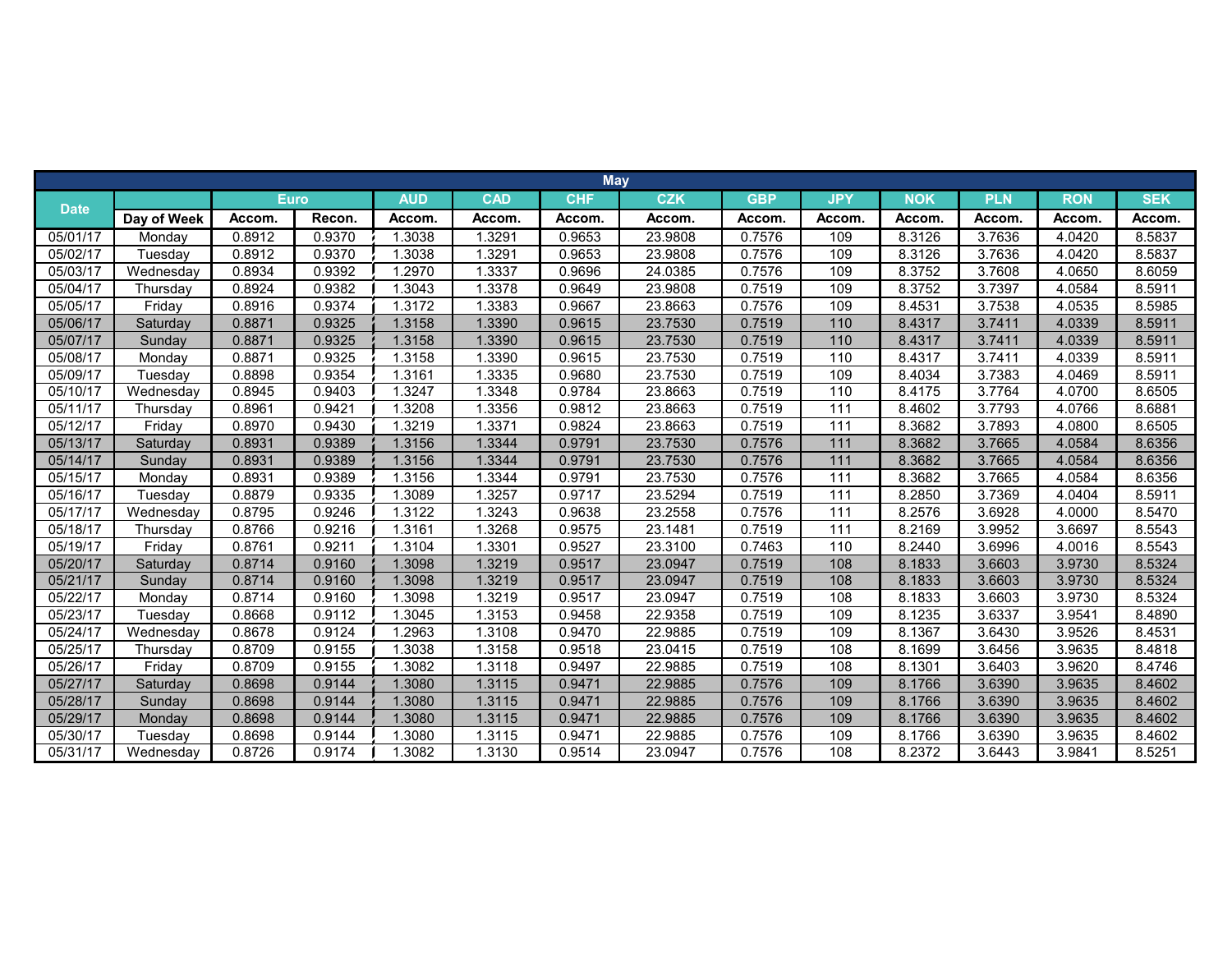|             | June        |             |        |            |            |            |            |            |            |            |            |            |            |
|-------------|-------------|-------------|--------|------------|------------|------------|------------|------------|------------|------------|------------|------------|------------|
| <b>Date</b> |             | <b>Euro</b> |        | <b>AUD</b> | <b>CAD</b> | <b>CHF</b> | <b>CZK</b> | <b>GBP</b> | <b>JPY</b> | <b>NOK</b> | <b>PLN</b> | <b>RON</b> | <b>SEK</b> |
|             | Day of Week | Accom.      | Recon. | Accom.     | Accom.     | Accom.     | Accom.     | Accom.     | Accom.     | Accom.     | Accom.     | Accom.     | Accom.     |
| 06/01/17    | Thursday    | 0.8683      | 0.9129 | 1.3072     | 1.3118     | 0.9461     | 22.9358    | 0.7576     | 108        | 8.1967     | 3.6219     | 3.9635     | 8.4674     |
| 06/02/17    | Friday      | 0.8688      | 0.9134 | 1.3191     | 1.3167     | 0.9455     | 22.9358    | 0.7576     | 108        | 8.2440     | 3.6337     | 3.9698     | 8.4962     |
| 06/03/17    | Saturday    | 0.8644      | 0.9088 | 1.3115     | 1.3111     | 0.9416     | 22.7790    | 0.7576     | 108        | 8.2034     | 3.6245     | 3.9463     | 8.4246     |
| 06/04/17    | Sunday      | 0.8644      | 0.9088 | 1.3115     | 1.3111     | 0.9416     | 22.7790    | 0.7576     | 108        | 8.2034     | 3.6245     | 3.9463     | 8.4246     |
| 06/05/17    | Monday      | 0.8644      | 0.9088 | 1.3115     | 1.3111     | 0.9416     | 22.7790    | 0.7576     | 108        | 8.2034     | 3.6245     | 3.9463     | 8.4246     |
| 06/06/17    | Tuesdav     | 0.8644      | 0.9088 | 1.3001     | 1.3116     | 0.9384     | 22.7790    | 0.7576     | 108        | 8.2034     | 3.6166     | 3.9494     | 8.4246     |
| 06/07/17    | Wednesday   | 0.8651      | 0.9095 | 1.3011     | 1.3123     | 0.9387     | 22.7790    | 0.7576     | 109        | 8.2305     | 3.6324     | 3.9494     | 8.4317     |
| 06/08/17    | Thursdav    | 0.8692      | 0.9138 | 1.2903     | 1.3111     | 0.9425     | 22.8833    | 0.7576     | 107        | 8.2576     | 3.6430     | 3.9730     | 8.5106     |
| 06/09/17    | Friday      | 0.8678      | 0.9123 | .2925      | 1.3168     | 0.9421     | 22.7790    | 0.7519     | 107        | 8.2645     | 3.6510     | 3.9635     | 8.4962     |
| 06/10/17    | Saturday    | 0.8724      | 0.9172 | 1.2943     | 1.3172     | 0.9477     | 22.8833    | 0.7634     | 107        | 8.3056     | 3.6550     | 3.9809     | 8.5179     |
| 06/11/17    | Sunday      | 0.8724      | 0.9172 | 1.2943     | 1.3172     | 0.9477     | 22.8833    | 0.7634     | 107        | 8.3056     | 3.6550     | 3.9809     | 8.5179     |
| 06/12/17    | Monday      | 0.8724      | 0.9172 | .2943      | 1.3172     | 0.9477     | 22.8833    | 0.7634     | 107        | 8.3056     | 3.6550     | 3.9809     | 8.5179     |
| 06/13/17    | Tuesday     | 0.8690      | 0.9136 | .2927      | 1.3103     | 0.9435     | 22.7790    | 0.7692     | 108        | 8.2508     | 3.6417     | 3.9651     | 8.4962     |
| 06/14/17    | Wednesday   | 0.8699      | 0.9145 | 1.2943     | 1.2955     | 0.9438     | 22.7273    | 0.7692     | 107        | 8.2237     | 3.6483     | 3.9714     | 8.4746     |
| 06/15/17    | Thursday    | 0.8650      | 0.9094 | 1.2783     | 1.2799     | 0.9406     | 22.6244    | 0.7634     | 107        | 8.1433     | 3.6298     | 3.9494     | 8.4317     |
| 06/16/17    | Friday      | 0.8650      | 0.9094 | 1.2734     | 1.2824     | 0.9406     | 22.6757    | 0.7634     | 107        | 8.1900     | 3.6430     | 3.9698     | 8.4175     |
| 06/17/17    | Saturday    | 0.8723      | 0.9171 | 1.2807     | 1.2880     | 0.9495     | 22.8833    | 0.7634     | 107        | 8.2508     | 3.6792     | 3.9984     | 8.4962     |
| 06/18/17    | Sunday      | 0.8723      | 0.9171 | 1.2807     | 1.2880     | 0.9495     | 22.8833    | 0.7634     | 107        | 8.2508     | 3.6792     | 3.9984     | 8.4962     |
| 06/19/17    | Monday      | 0.8723      | 0.9171 | 1.2807     | 1.2880     | 0.9495     | 22.8833    | 0.7634     | 107        | 8.2508     | 3.6792     | 3.9984     | 8.4962     |
| 06/20/17    | Tuesdav     | 0.8724      | 0.9172 | 1.2829     | 1.2935     | 0.9483     | 22.8311    | 0.7634     | 108        | 8.2440     | 3.6751     | 4.0048     | 8.5034     |
| 06/21/17    | Wednesday   | 0.8744      | 0.9192 | 1.2830     | 1.2952     | 0.9490     | 22.9885    | 0.7692     | 108        | 8.2988     | 3.6996     | 4.0209     | 8.5324     |
| 06/22/17    | Thursday    | 0.8747      | 0.9195 | .2892      | 1.2948     | 0.9497     | 22.9885    | 0.7692     | 109        | 8.3264     | 3.7064     | 4.0145     | 8.5543     |
| 06/23/17    | Friday      | 0.8727      | 0.9175 | .2927      | 1.2962     | 0.9484     | 22.9358    | 0.7692     | 108        | 8.2781     | 3.7010     | 3.9984     | 8.5251     |
| 06/24/17    | Saturday    | 0.8721      | 0.9169 | 1.2875     | 1.2892     | 0.9463     | 22.9358    | 0.7692     | 108        | 8.2508     | 3.6914     | 3.9872     | 8.5179     |
| 06/25/17    | Sunday      | 0.8721      | 0.9169 | 1.2875     | 1.2892     | 0.9463     | 22.9358    | 0.7692     | 108        | 8.2508     | 3.6914     | 3.9872     | 8.5179     |
| 06/26/17    | Monday      | 0.8721      | 0.9169 | 1.2875     | 1.2892     | 0.9463     | 22.9358    | 0.7692     | 108        | 8.2508     | 3.6914     | 3.9872     | 8.5179     |
| 06/27/17    | Tuesday     | 0.8697      | 0.9143 | 1.2847     | 1.2882     | 0.9463     | 22.8311    | 0.7634     | 109        | 8.2440     | 3.6617     | 3.9793     | 8.4890     |
| 06/28/17    | Wednesday   | 0.8636      | 0.9078 | 1.2798     | 1.2863     | 0.9398     | 22.6757    | 0.7634     | 109        | 8.2237     | 3.6403     | 3.9417     | 8.4388     |
| 06/29/17    | Thursday    | 0.8579      | 0.9019 | 1.2857     | 1.2773     | 0.9362     | 22.5734    | 0.7576     | 109        | 8.2372     | 3.6350     | 3.9047     | 8.3893     |
| 06/30/17    | Friday      | 0.8539      | 0.8977 | 1.2695     | 1.2695     | 0.9337     | 22.4719    | 0.7519     | 109        | 8.1699     | 3.6284     | 3.9063     | 8.2988     |
|             |             |             |        |            |            |            |            |            |            |            |            |            |            |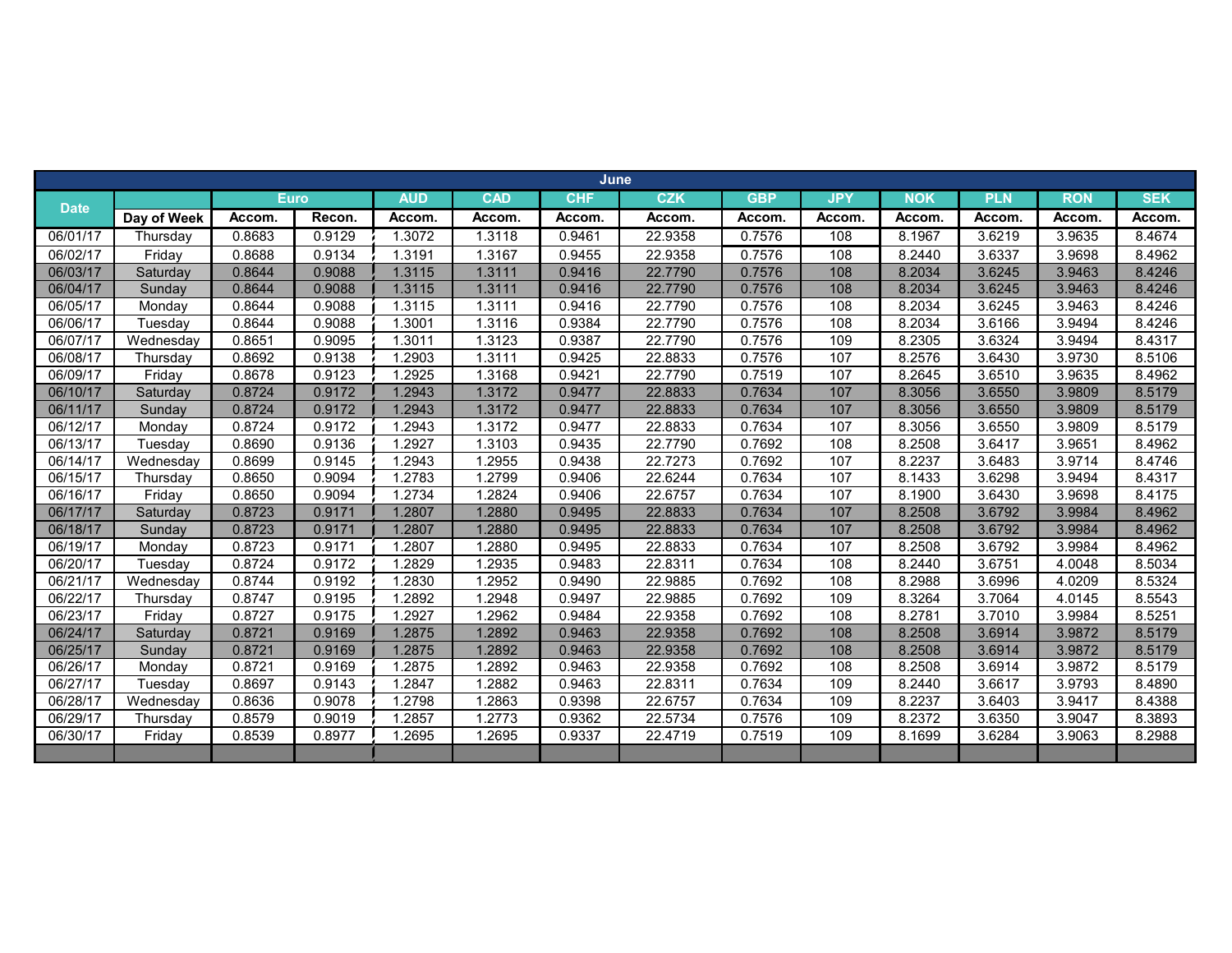|             | July<br><b>Euro</b> |        |        |            |            |            |            |            |            |            |            |            |            |
|-------------|---------------------|--------|--------|------------|------------|------------|------------|------------|------------|------------|------------|------------|------------|
|             |                     |        |        | <b>AUD</b> | <b>CAD</b> | <b>CHF</b> | <b>CZK</b> | <b>GBP</b> | <b>JPY</b> | <b>NOK</b> | <b>PLN</b> | <b>RON</b> | <b>SEK</b> |
| <b>Date</b> | Day of Week         | Accom. | Recon. | Accom.     | Accom.     | Accom.     | Accom.     | Accom.     | Accom.     | Accom.     | Accom.     | Accom.     | Accom.     |
| 07/01/17    | Saturday            | 0.8539 | 0.8977 | 1.2681     | 1.2625     | 0.9333     | 22.3714    | 0.7519     | 110        | 8.1699     | 3.6088     | 3.8865     | 8.2305     |
| 07/02/17    | Sunday              | 0.8539 | 0.8977 | 1.2681     | 1.2625     | 0.9333     | 22.3714    | 0.7519     | 110        | 8.1699     | 3.6088     | 3.8865     | 8.2305     |
| 07/03/17    | Monday              | 0.8539 | 0.8977 | 1.2681     | 1.2625     | 0.9333     | 22.3714    | 0.7519     | 110        | 8.1699     | 3.6088     | 3.8865     | 8.2305     |
| 07/04/17    | <b>Tuesday</b>      | 0.8566 | 0.9006 | 1.2719     | 1.2639     | 0.9374     | 22.3714    | 0.7519     | 109        | 8.1433     | 3.6284     | 3.9093     | 8.2508     |
| 07/05/17    | Wednesday           | 0.8566 | 0.9006 | 1.2719     | 1.2639     | 0.9374     | 22.3714    | 0.7519     | 109        | 8.1433     | 3.6284     | 3.9093     | 8.2508     |
| 07/06/17    | Thursday            | 0.8601 | 0.9043 | 1.2829     | 1.2628     | 0.9418     | 22.4719    | 0.7576     | 110        | 8.1699     | 3.6523     | 3.9463     | 8.2781     |
| 07/07/17    | Friday              | 0.8560 | 0.8998 | 1.2847     | .2607      | 0.9395     | 22.3714    | 0.7519     | 111        | 8.1566     | 3.6364     | 3.9324     | 8.2440     |
| 07/08/17    | Saturday            | 0.8535 | 0.8973 | 1.2807     | 1.2637     | 0.9374     | 22.2717    | 0.7576     | 110        | 8.1633     | 3.6127     | 3.9139     | 8.2102     |
| 07/09/17    | Sunday              | 0.8535 | 0.8973 | 1.2807     | 1.2637     | 0.9374     | 22.2717    | 0.7576     | 110        | 8.1633     | 3.6127     | 3.9139     | 8.2102     |
| 07/10/17    | Monday              | 0.8535 | 0.8973 | 1.2807     | 1.2637     | 0.9374     | 22.2717    | 0.7576     | 110        | 8.1633     | 3.6127     | 3.9139     | 8.2102     |
| 07/11/17    | Tuesday             | 0.8560 | 0.8998 | 1.2839     | 1.2587     | 0.9422     | 22.3214    | 0.7576     | 111        | 8.1433     | 3.6245     | 3.9124     | 8.2305     |
| 07/12/17    | Wednesday           | 0.8540 | 0.8978 | 1.2799     | 1.2569     | 0.9428     | 22.3214    | 0.7576     | 111        | 8.1235     | 3.6258     | 3.9017     | 8.2305     |
| 07/13/17    | Thursdav            | 0.8494 | 0.8930 | 1.2711     | .2579      | 0.9366     | 22.1729    | 0.7576     | 111        | 8.0451     | 3.6049     | 3.8790     | 8.1833     |
| 07/14/17    | Friday              | 0.8538 | 0.8976 | 1.2610     | 1.2435     | 0.9401     | 22.3214    | 0.7519     | 111        | 8.0710     | 3.6140     | 3.8956     | 8.1500     |
| 07/15/17    | Saturday            | 0.8509 | 0.8945 | 1.2517     | .2358      | 0.9403     | 22.1729    | 0.7519     | 110        | 7.9872     | 3.5881     | 3.8820     | 8.1103     |
| 07/16/17    | Sunday              | 0.8509 | 0.8945 | 1.2517     | 1.2358     | 0.9403     | 22.1729    | 0.7519     | 110        | 7.9872     | 3.5881     | 3.8820     | 8.1103     |
| 07/17/17    | Monday              | 0.8509 | 0.8945 | 1.2517     | 1.2358     | 0.9403     | 22.1729    | 0.7519     | 110        | 7.9872     | 3.5881     | 3.8820     | 8.1103     |
| 07/18/17    | Tuesday             | 0.8504 | 0.8940 | 1.2447     | .2332      | 0.9364     | 22.1729    | 0.7463     | 110        | 7.9554     | 3.5791     | 3.8775     | 8.1103     |
| 07/19/17    | Wednesday           | 0.8420 | 0.8852 | 1.2264     | 1.2249     | 0.9283     | 21.9780    | 0.7463     | 110        | 7.8370     | 3.5386     | 3.8402     | 8.0515     |
| 07/20/17    | Thursday            | 0.8455 | 0.8889 | 1.2287     | 1.2294     | 0.9295     | 22.0264    | 0.7463     | 109        | 7.8616     | 3.5613     | 3.8610     | 8.0841     |
| 07/21/17    | Friday              | 0.8444 | 0.8877 | .2252      | .2232      | 0.9321     | 21.9780    | 0.7519     | 109        | 7.8555     | 3.5549     | 3.8551     | 8.0775     |
| 07/22/17    | Saturday            | 0.8371 | 0.8801 | 1.2305     | 1.2276     | 0.9251     | 21.7865    | 0.7519     | 109        | 7.8125     | 3.5461     | 3.8256     | 8.0515     |
| 07/23/17    | Sunday              | 0.8371 | 0.8801 | 1.2305     | 1.2276     | 0.9251     | 21.7865    | 0.7519     | 109        | 7.8125     | 3.5461     | 3.8256     | 8.0515     |
| 07/24/17    | Monday              | 0.8371 | 0.8801 | 1.2305     | 1.2276     | 0.9251     | 21.7865    | 0.7519     | 109        | 7.8125     | 3.5461     | 3.8256     | 8.0515     |
| 07/25/17    | Tuesday             | 0.8367 | 0.8797 | 1.2267     | 1.2203     | 0.9221     | 21.7865    | 0.7463     | 109        | 7.8247     | 3.5486     | 3.8183     | 8.0257     |
| 07/26/17    | Wednesday           | 0.8334 | 0.8762 | 1.2244     | 1.2174     | 0.9220     | 21.6920    | 0.7463     | 108        | 7.7519     | 3.5474     | 3.8037     | 7.9618     |
| 07/27/17    | Thursday            | 0.8370 | 0.8800 | 1.2318     | 1.2200     | 0.9334     | 21.7865    | 0.7519     | 108        | 7.7760     | 3.5663     | 3.8197     | 8.0128     |
| 07/28/17    | Friday              | 0.8325 | 0.8751 | 1.2168     | 1.2157     | 0.9351     | 21.6920    | 0.7407     | 109        | 7.7399     | 3.5411     | 3.8008     | 7.9745     |
| 07/29/17    | Saturday            | 0.8314 | 0.8740 | 1.2249     | 1.2231     | 0.9442     | 21.6450    | 0.7463     | 108        | 7.7459     | 3.5323     | 3.7893     | 7.9302     |
| 07/30/17    | Sunday              | 0.8314 | 0.8740 | 1.2249     | 1.2231     | 0.9442     | 21.6450    | 0.7463     | 108        | 7.7459     | 3.5323     | 3.7893     | 7.9302     |
| 07/31/17    | Monday              | 0.8314 | 0.8740 | 1.2249     | 1.2231     | 0.9442     | 21.6450    | 0.7463     | 108        | 7.7459     | 3.5323     | 3.7893     | 7.9302     |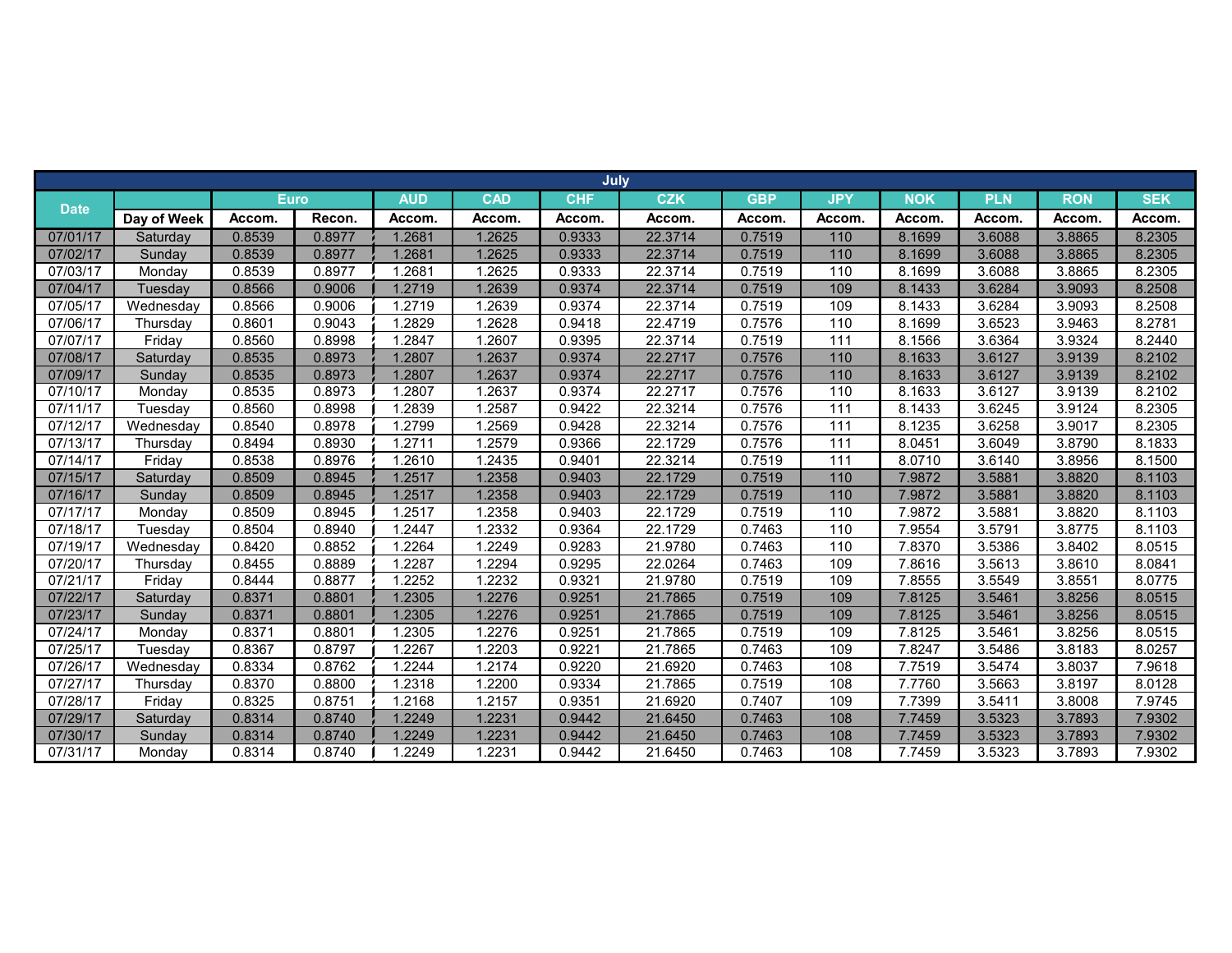|             |             |             |        |            |            | <b>August</b> |            |            |            |            |            |            |            |
|-------------|-------------|-------------|--------|------------|------------|---------------|------------|------------|------------|------------|------------|------------|------------|
|             |             | <b>Euro</b> |        | <b>AUD</b> | <b>CAD</b> | <b>CHF</b>    | <b>CZK</b> | <b>GBP</b> | <b>JPY</b> | <b>NOK</b> | <b>PLN</b> | <b>RON</b> | <b>SEK</b> |
| <b>Date</b> | Day of Week | Accom.      | Recon. | Accom.     | Accom.     | Accom.        | Accom.     | Accom.     | Accom.     | Accom.     | Accom      | Accom.     | Accom.     |
| 08/01/17    | Tuesday     | 0.8301      | 0.8727 | 1.2213     | 1.2140     | 0.9430        | 21.6450    | 0.7407     | 108        | 7.7220     | 3.5273     | 3.7850     | 7.9239     |
| 08/02/17    | Wednesdav   | 0.8242      | 0.8664 | .2209      | 1.2146     | 0.9407        | 21.5517    | 0.7353     | 108        | 7.6923     | 3.5075     | 3.7580     | 7.8740     |
| 08/03/17    | Thursday    | 0.8243      | 0.8665 | .2238      | .2234      | 0.9446        | 21.5517    | 0.7353     | 107        | 7.7101     | 3.5063     | 3.7580     | 7.9051     |
| 08/04/17    | Friday      | 0.8217      | 0.8639 | 1.2279     | 1.2285     | 0.9450        | 21.3220    | 0.7353     | 108        | 7.7042     | 3.4941     | 3.7509     | 7.8989     |
| 08/05/17    | Saturday    | 0.8207      | 0.8627 | 1.2219     | 1.2244     | 0.9433        | 21.4133    | 0.7407     | 108        | 7.6805     | 3.4807     | 3.7453     | 7.8802     |
| 08/06/17    | Sundav      | 0.8207      | 0.8627 | 1.2219     | 1.2244     | 0.9433        | 21.4133    | 0.7407     | 108        | 7.6805     | 3.4807     | 3.7453     | 7.8802     |
| 08/07/17    | Mondav      | 0.8207      | 0.8627 | 1.2219     | 1.2244     | 0.9433        | 21.4133    | 0.7407     | 108        | 7.6805     | 3.4807     | 3.7453     | 7.8802     |
| 08/08/17    | Tuesday     | 0.8263      | 0.8687 | 1.2320     | .2361      | 0.9486        | 21.5983    | 0.7463     | 107        | 7.7519     | 3.5137     | 3.7707     | 7.9491     |
| 08/09/17    | Wednesday   | 0.8244      | 0.8666 | 1.2268     | .2332      | 0.9463        | 21.5517    | 0.7463     | 108        | 7.6864     | 3.5075     | 3.7622     | 7.9114     |
| 08/10/17    | Thursday    | 0.8301      | 0.8727 | 1.2352     | 1.2347     | 0.9375        | 21.6920    | 0.7519     | 108        | 7.7519     | 3.5423     | 3.7922     | 7.9872     |
| 08/11/17    | Fridav      | 0.8304      | 0.8730 | 1.2362     | 1.2392     | 0.9418        | 21.7391    | 0.7519     | 107        | 7.7519     | 3.5474     | 3.7979     | 7.9428     |
| 08/12/17    | Saturday    | 0.8240      | 0.8662 | 1.2329     | 1.2324     | 0.9327        | 21.5517    | 0.7519     | 107        | 7.7459     | 3.5336     | 3.7722     | 7.9177     |
| 08/13/17    | Sunday      | 0.8240      | 0.8662 | 1.2329     | 1.2324     | 0.9327        | 21.5517    | 0.7519     | 107        | 7.7459     | 3.5336     | 3.7722     | 7.9177     |
| 08/14/17    | Monday      | 0.8240      | 0.8662 | 1.2329     | 1.2324     | 0.9327        | 21.5517    | 0.7519     | 107        | 7.7459     | 3.5336     | 3.7722     | 7.9177     |
| 08/15/17    | Tuesday     | 0.8264      | 0.8688 | 1.2384     | 1.2375     | 0.9439        | 21.5983    | 0.7519     | 107        | 7.7280     | 3.5386     | 3.7779     | 7.9051     |
| 08/16/17    | Wednesday   | 0.8307      | 0.8733 | 1.2444     | 1.2427     | 0.9484        | 21.7391    | 0.7576     | 107        | 7.7700     | 3.5549     | 3.7979     | 7.8802     |
| 08/17/17    | Thursday    | 0.8320      | 0.8746 | 1.2399     | 1.2404     | 0.9489        | 21.6920    | 0.7576     | 108        | 7.7459     | 3.5562     | 3.8124     | 7.8864     |
| 08/18/17    | Fridav      | 0.8337      | 0.8765 | 1.2302     | 1.2311     | 0.9430        | 21.6920    | 0.7576     | 108        | 7.7760     | 3.5499     | 3.8226     | 7.9302     |
| 08/19/17    | Saturday    | 0.8296      | 0.8722 | 1.2303     | 1.2327     | 0.9363        | 21.6450    | 0.7576     | 107        | 7.7280     | 3.5511     | 3.8081     | 7.9114     |
| 08/20/17    | Sundav      | 0.8296      | 0.8722 | 1.2303     | 1.2327     | 0.9363        | 21.6450    | 0.7576     | 107        | 7.7280     | 3.5511     | 3.8081     | 7.9114     |
| 08/21/17    | Monday      | 0.8296      | 0.8722 | 1.2303     | 1.2327     | 0.9363        | 21.6450    | 0.7576     | 107        | 7.7280     | 3.5511     | 3.8081     | 7.9114     |
| 08/22/17    | Tuesdav     | 0.8274      | 0.8698 | 1.2271     | 1.2258     | 0.9401        | 21.5983    | 0.7576     | 106        | 7.6864     | 3.5361     | 3.7936     | 7.8740     |
| 08/23/17    | Wednesdav   | 0.8282      | 0.8706 | 1.2329     | 1.2262     | 0.9412        | 21.5983    | 0.7576     | 106        | 7.7042     | 3.5461     | 3.7994     | 7.8989     |
| 08/24/17    | Thursday    | 0.8265      | 0.8689 | 1.2344     | .2271      | 0.9415        | 21.5983    | 0.7634     | 107        | 7.6982     | 3.5411     | 3.7893     | 7.8864     |
| 08/25/17    | Fridav      | 0.8260      | 0.8684 | 1.2350     | .2212      | 0.9396        | 21.5517    | 0.7576     | 107        | 7.6453     | 3.5311     | 3.7850     | 7.8555     |
| 08/26/17    | Saturday    | 0.8259      | 0.8683 | 1.2321     | 1.2198     | 0.9407        | 21.5517    | 0.7576     | 107        | 7.6220     | 3.5186     | 3.7979     | 7.8493     |
| 08/27/17    | Sunday      | 0.8259      | 0.8683 | 1.2321     | 1.2198     | 0.9407        | 21.5517    | 0.7576     | 107        | 7.6220     | 3.5186     | 3.7979     | 7.8493     |
| 08/28/17    | Monday      | 0.8259      | 0.8683 | 1.2321     | 1.2198     | 0.9407        | 21.5517    | 0.7576     | 107        | 7.6220     | 3.5186     | 3.7979     | 7.8493     |
| 08/29/17    | Tuesday     | 0.8175      | 0.8595 | 1.2268     | 1.2154     | 0.9310        | 21.3220    | 0.7576     | 107        | 7.5700     | 3.4807     | 3.7580     | 7.7760     |
| 08/30/17    | Wednesday   | 0.8088      | 0.8502 | 1.2222     | 1.2162     | 0.9209        | 21.1416    | 0.7519     | 106        | 7.5131     | 3.4518     | 3.7175     | 7.7101     |
| 08/31/17    | Thursday    | 0.8151      | 0.8569 | 1.2240     | 1.2195     | 0.9310        | 21.2314    | 0.7576     | 106        | 7.5700     | 3.4722     | 3.7425     | 7.7519     |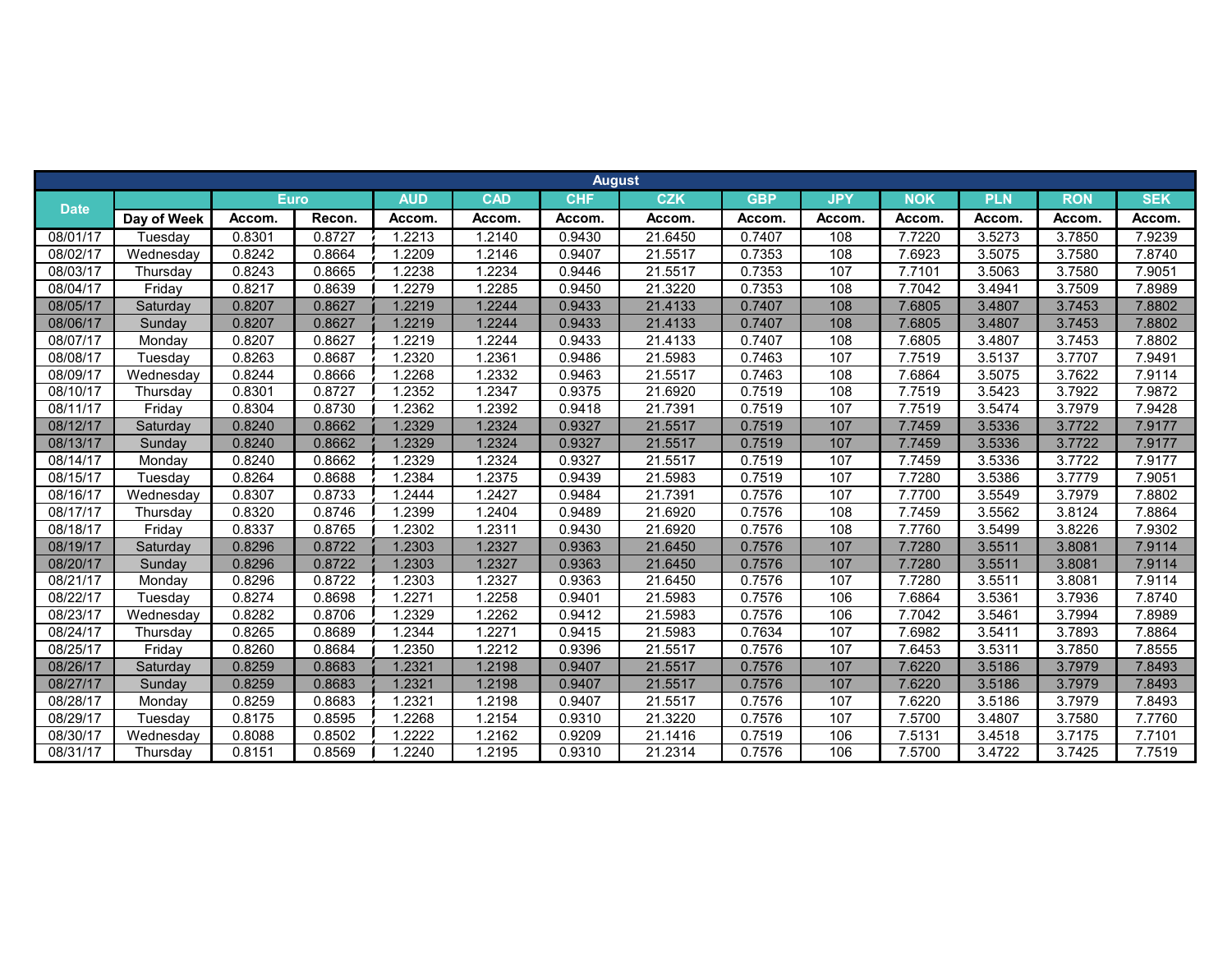|             |             |             |        |            |            | <b>September</b> |            |            |            |            |            |            |            |
|-------------|-------------|-------------|--------|------------|------------|------------------|------------|------------|------------|------------|------------|------------|------------|
|             |             | <b>Euro</b> |        | <b>AUD</b> | <b>CAD</b> | <b>CHF</b>       | <b>CZK</b> | <b>GBP</b> | <b>JPY</b> | <b>NOK</b> | <b>PLN</b> | <b>RON</b> | <b>SEK</b> |
| <b>Date</b> | Day of Week | Accom.      | Recon. | Accom.     | Accom.     | Accom.           | Accom.     | Accom.     | Accom.     | Accom.     | Accom.     | Accom.     | Accom.     |
| 09/01/17    | Fridav      | 0.8227      | 0.8649 | 1.2353     | 1.2315     | 0.9416           | 21.4592    | 0.7576     | 107        | 7.6336     | 3.5026     | 3.7779     | 7.8003     |
| 09/02/17    | Saturday    | 0.8149      | 0.8567 | 1.2240     | 1.2085     | 0.9323           | 21.2314    | 0.7519     | 108        | 7.5415     | 3.4554     | 3.7453     | 7.7220     |
| 09/03/17    | Sunday      | 0.8149      | 0.8567 | 1.2240     | 1.2085     | 0.9323           | 21.2314    | 0.7519     | 108        | 7.5415     | 3.4554     | 3.7453     | 7.7220     |
| 09/04/17    | Monday      | 0.8149      | 0.8567 | 1.2240     | 1.2085     | 0.9323           | 21.2314    | 0.7519     | 108        | 7.5415     | 3.4554     | 3.7453     | 7.7220     |
| 09/05/17    | Tuesdav     | 0.8149      | 0.8567 | 1.2240     | 1.2085     | 0.9323           | 21.2314    | 0.7519     | 108        | 7.5415     | 3.4554     | 3.7453     | 7.7220     |
| 09/06/17    | Wednesday   | 0.8193      | 0.8613 | 1.2209     | 1.2070     | 0.9346           | 21.3675    | 0.7519     | 107        | 7.6046     | 3.4710     | 3.7665     | 7.7580     |
| 09/07/17    | Thursday    | 0.8156      | 0.8574 | 1.2203     | 1.2060     | 0.9297           | 21.2766    | 0.7463     | 107        | 7.5643     | 3.4590     | 3.7509     | 7.7519     |
| 09/08/17    | Fridav      | 0.8093      | 0.8508 | 1.2080     | 1.1805     | 0.9235           | 21.1416    | 0.7463     | 106        | 7.5188     | 3.4341     | 3.7216     | 7.7101     |
| 09/09/17    | Saturday    | 0.8082      | 0.8496 | 1.2026     | 1.1781     | 0.9217           | 21.0970    | 0.7407     | 106        | 7.5245     | 3.4376     | 3.7189     | 7.7101     |
| 09/10/17    | Sunday      | 0.8082      | 0.8496 | 1.2026     | 1.1781     | 0.9217           | 21.0970    | 0.7407     | 106        | 7.5245     | 3.4376     | 3.7189     | 7.7101     |
| 09/11/17    | Monday      | 0.8082      | 0.8496 | 1.2026     | 1.1781     | 0.9217           | 21.0970    | 0.7407     | 106        | 7.5245     | 3.4376     | 3.7189     | 7.7101     |
| 09/12/17    | Tuesdav     | 0.8124      | 0.8540 | 1.2117     | 1.1813     | 0.9264           | 21.1864    | 0.7407     | 105        | 7.6104     | 3.4483     | 3.7355     | 7.7760     |
| 09/13/17    | Wednesday   | 0.8171      | 0.8590 | 1.2132     | 1.1829     | 0.9351           | 21.3220    | 0.7353     | 106        | 7.6453     | 3.4771     | 3.7608     | 7.7942     |
| 09/14/17    | Thursdav    | 0.8139      | 0.8557 | 1.2134     | 1.1836     | 0.9356           | 21.2314    | 0.7353     | 107        | 7.6511     | 3.4831     | 3.7453     | 7.7700     |
| 09/15/17    | Fridav      | 0.8195      | 0.8615 | 1.2192     | 1.1884     | 0.9421           | 21.4133    | 0.7299     | 107        | 7.6982     | 3.5112     | 3.7707     | 7.8125     |
| 09/16/17    | Saturday    | 0.8134      | 0.8552 | 1.2129     | 1.1811     | 0.9338           | 21.2314    | 0.7194     | 108        | 7.5930     | 3.4783     | 3.7411     | 7.7340     |
| 09/17/17    | Sunday      | 0.8134      | 0.8552 | 1.2129     | 1.1811     | 0.9338           | 21.2314    | 0.7194     | 108        | 7.5930     | 3.4783     | 3.7411     | 7.7340     |
| 09/18/17    | Monday      | 0.8134      | 0.8552 | 1.2129     | 1.1811     | 0.9338           | 21.2314    | 0.7194     | 108        | 7.5930     | 3.4783     | 3.7411     | 7.7340     |
| 09/19/17    | Tuesday     | 0.8150      | 0.8568 | 1.2182     | 1.1884     | 0.9343           | 21.2766    | 0.7194     | 108        | 7.6104     | 3.4953     | 3.7481     | 7.7519     |
| 09/20/17    | Wednesday   | 0.8122      | 0.8538 | 1.2158     | 1.1950     | 0.9369           | 21.1864    | 0.7194     | 108        | 7.5873     | 3.4746     | 3.7369     | 7.7399     |
| 09/21/17    | Thursday    | 0.8125      | 0.8541 | 1.2099     | 1.1945     | 0.9369           | 21.1864    | 0.7194     | 109        | 7.5930     | 3.4758     | 3.7369     | 7.7459     |
| 09/22/17    | Fridav      | 0.8177      | 0.8597 | .2267      | 1.2029     | 0.9473           | 21.3220    | 0.7246     | 109        | 7.6046     | 3.5002     | 3.7608     | 7.7821     |
| 09/23/17    | Saturday    | 0.8147      | 0.8565 | 1.2229     | 1.1956     | 0.9441           | 21.2314    | 0.7194     | 110        | 7.5930     | 3.4771     | 3.7453     | 7.7700     |
| 09/24/17    | Sunday      | 0.8147      | 0.8565 | 1.2229     | 1.1956     | 0.9441           | 21.2314    | 0.7194     | 110        | 7.5930     | 3.4771     | 3.7453     | 7.7700     |
| 09/25/17    | Monday      | 0.8147      | 0.8565 | 1.2229     | 1.1956     | 0.9441           | 21.2314    | 0.7194     | 110        | 7.5930     | 3.4771     | 3.7453     | 7.7700     |
| 09/26/17    | Tuesday     | 0.8202      | 0.8622 | 1.2235     | 1.1999     | 0.9483           | 21.3675    | 0.7194     | 109        | 7.6046     | 3.5002     | 3.7722     | 7.8186     |
| 09/27/17    | Wednesday   | 0.8265      | 0.8689 | 1.2352     | 1.2071     | 0.9465           | 21.5517    | 0.7246     | 109        | 7.6746     | 3.5398     | 3.8023     | 7.8927     |
| 09/28/17    | Thursday    | 0.8298      | 0.8724 | 1.2408     | 1.2077     | 0.9502           | 21.5983    | 0.7246     | 109        | 7.7459     | 3.5702     | 3.8153     | 7.9554     |
| 09/29/17    | Fridav      | 0.8276      | 0.8700 | 1.2458     | 1.2152     | 0.9484           | 21.5517    | 0.7246     | 110        | 7.7459     | 3.5689     | 3.8066     | 7.9302     |
| 09/30/17    | Saturday    | 0.8249      | 0.8672 | 1.2435     | 1.2115     | 0.9451           | 21.4133    | 0.7299     | 110        | 7.7640     | 3.5511     | 3.7936     | 7.9618     |
|             |             |             |        |            |            |                  |            |            |            |            |            |            |            |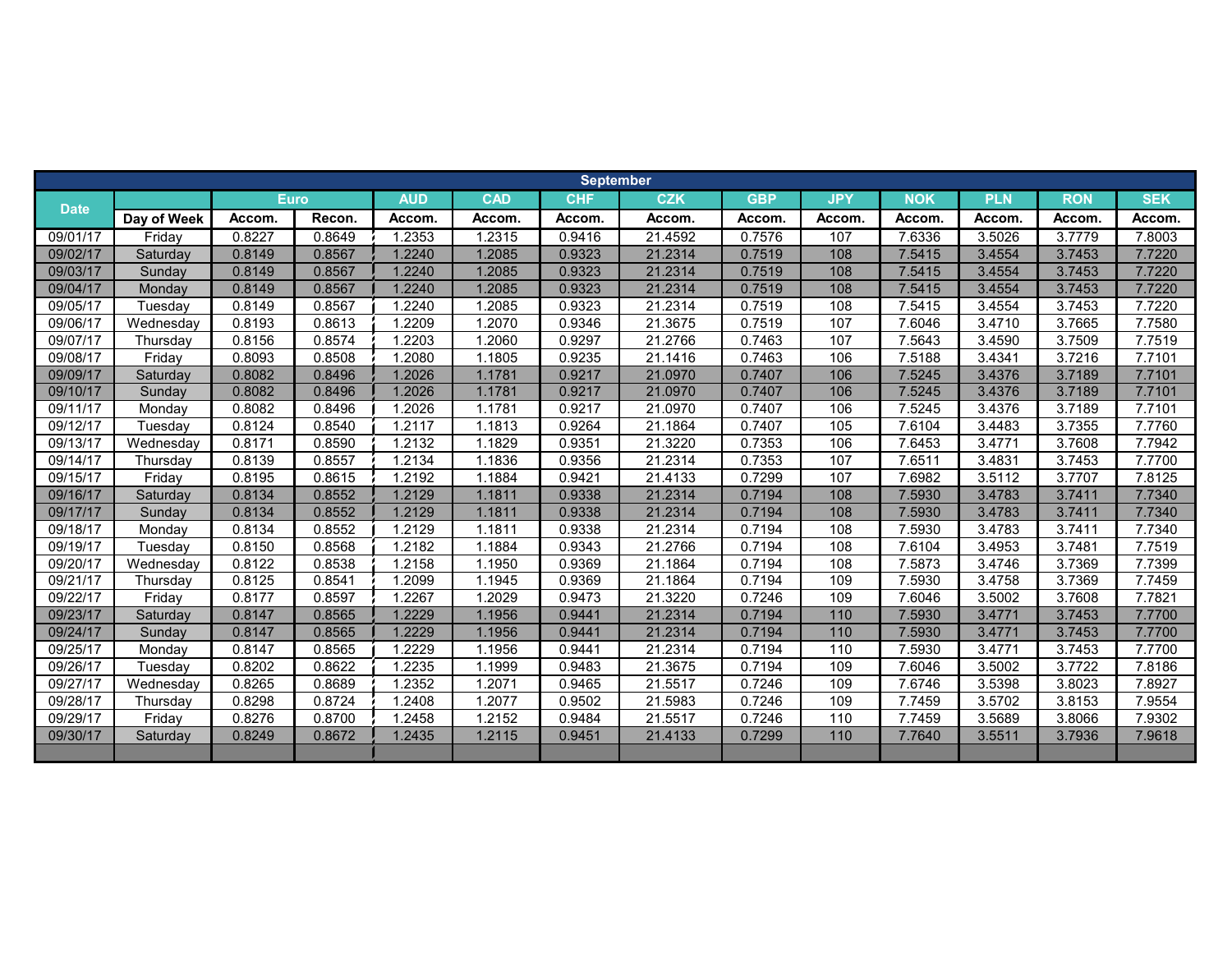|                       |             |             |        |            |            | <b>October</b> |            |            |            |            |            |            |            |
|-----------------------|-------------|-------------|--------|------------|------------|----------------|------------|------------|------------|------------|------------|------------|------------|
|                       |             | <b>Euro</b> |        | <b>AUD</b> | <b>CAD</b> | <b>CHF</b>     | <b>CZK</b> | <b>GBP</b> | <b>JPY</b> | <b>NOK</b> | <b>PLN</b> | <b>RON</b> | <b>SEK</b> |
| <b>Date</b>           | Day of Week | Accom.      | Recon. | Accom.     | Accom.     | Accom.         | Accom.     | Accom.     | Accom.     | Accom.     | Accom.     | Accom.     | Accom.     |
| 10/01/17              | Sunday      | 0.8249      | 0.8672 | 1.2435     | 1.2115     | 0.9451         | 21.4133    | 0.7299     | $110$      | 7.7640     | 3.5511     | 3.7936     | 7.9618     |
| 10/02/17              | Monday      | 0.8249      | 0.8672 | 1.2435     | 1.2115     | 0.9451         | 21.4133    | 0.7299     | 110        | 7.7640     | 3.5511     | 3.7936     | 7.9618     |
| 10/03/17              | Tuesday     | 0.8289      | 0.8715 | .2463      | 1.2179     | 0.9448         | 21.5517    | 0.7299     | 110        | 7.7700     | 3.5753     | 3.8023     | 7.9618     |
| 10/04/17              | Wednesday   | 0.8289      | 0.8715 | 1.2466     | 1.2179     | 0.9490         | 21.5054    | 0.7299     | 110        | 7.7821     | 3.5727     | 3.8052     | 7.9302     |
| 10/05/17              | Thursday    | 0.8270      | 0.8694 | 1.2393     | 1.2139     | 0.9474         | 21.4133    | 0.7353     | 110        | 7.7340     | 3.5537     | 3.7879     | 7.8927     |
| 10/06/17              | Friday      | 0.8296      | 0.8722 | 1.2456     | 1.2158     | 0.9517         | 21.4133    | 0.7407     | 110        | 7.7580     | 3.5676     | 3.7951     | 7.8989     |
| 10/07/17              | Saturday    | 0.8329      | 0.8757 | 1.2544     | 1.2261     | 0.9556         | 21.5054    | 0.7463     | 110        | 7.8064     | 3.5842     | 3.8124     | 7.9491     |
| 10/08/17              | Sunday      | 0.8329      | 0.8757 | 1.2544     | 1.2261     | 0.9556         | 21.5054    | 0.7463     | 110        | 7.8064     | 3.5842     | 3.8124     | 7.9491     |
| 10/09/17              | Monday      | 0.8329      | 0.8757 | 1.2544     | 1.2261     | 0.9556         | 21.5054    | 0.7463     | 110        | 7.8064     | 3.5842     | 3.8124     | 7.9491     |
| 10/10/17              | Tuesday     | 0.8329      | 0.8757 | 1.2544     | 1.2261     | 0.9556         | 21.5054    | 0.7463     | 110        | 7.8064     | 3.5842     | 3.8124     | 7.9491     |
| 10/11/17              | Wednesday   | 0.8273      | 0.8697 | 1.2538     | 1.2198     | 0.9532         | 21.4133    | 0.7353     | 110        | 7.7580     | 3.5511     | 3.7850     | 7.8802     |
| 10/12/17              | Thursday    | 0.8232      | 0.8654 | 1.2502     | 1.2182     | 0.9487         | 21.3220    | 0.7407     | 110        | 7.7220     | 3.5273     | 3.7750     | 7.8431     |
| 10/13/17              | Friday      | 0.8224      | 0.8646 | 1.2480     | 1.2160     | 0.9500         | 21.2766    | 0.7407     | 110        | 7.6982     | 3.5137     | 3.7764     | 7.8864     |
| 10/14/17              | Saturday    | 0.8216      | 0.8638 | 1.2390     | 1.2127     | 0.9475         | 21.1864    | 0.7299     | 109        | 7.6746     | 3.4965     | 3.7679     | 7.8927     |
| 10/15/17              | Sunday      | 0.8216      | 0.8638 | 1.2390     | 1.2127     | 0.9475         | 21.1864    | 0.7299     | 109        | 7.6746     | 3.4965     | 3.7679     | 7.8927     |
| 10/16/17              | Monday      | 0.8216      | 0.8638 | 1.2390     | 1.2127     | 0.9475         | 21.1864    | 0.7299     | 109        | 7.6746     | 3.4965     | 3.7679     | 7.8927     |
| 10/17/17              | Tuesday     | 0.8249      | 0.8672 | .2370      | .2209      | 0.9498         | 21.2766    | 0.7353     | 109        | 7.6805     | 3.4953     | 3.7807     | 7.9114     |
| 10/18/17              | Wednesday   | 0.8288      | 0.8713 | 1.2427     | 1.2217     | 0.9535         | 21.3220    | 0.7353     | 109        | 7.7280     | 3.5051     | 3.7965     | 7.9428     |
| 10/19/17              | Thursday    | 0.8283      | 0.8707 | 1.2432     | 1.2192     | 0.9568         | 21.2766    | 0.7407     | 109        | 7.7519     | 3.5014     | 3.8008     | 7.9491     |
| 10/20/17              | Fridav      | 0.8242      | 0.8664 | .2390      | 1.2151     | 0.9512         | 21.1864    | 0.7407     | 109        | 7.7640     | 3.4941     | 3.7879     | 7.9491     |
| 10/21/17              | Saturday    | 0.8250      | 0.8674 | 1.2421     | 1.2182     | 0.9568         | 21.1864    | 0.7407     | 110        | 7.7640     | 3.4953     | 3.7922     | 7.9554     |
| 10/22/17              | Sunday      | 0.8250      | 0.8674 | 1.2421     | 1.2182     | 0.9568         | 21.1864    | 0.7407     | 110        | 7.7640     | 3.4953     | 3.7922     | 7.9554     |
| 10/23/17              | Monday      | 0.8250      | 0.8674 | 1.2421     | 1.2182     | 0.9568         | 21.1864    | 0.7407     | 110        | 7.7640     | 3.4953     | 3.7922     | 7.9554     |
| 10/24/17              | Tuesday     | 0.8291      | 0.8717 | 1.2452     | .2300      | 0.9602         | 21.2766    | 0.7407     | 110        | 7.7821     | 3.5039     | 3.8139     | 7.9936     |
| 10/25/17              | Wednesday   | 0.8290      | 0.8716 | 1.2531     | 1.2332     | 0.9627         | 21.1864    | 0.7407     | 111        | 7.7821     | 3.5149     | 3.8139     | 8.0000     |
| 10/26/17              | Thursday    | 0.8269      | 0.8693 | 1.2637     | 1.2373     | 0.9667         | 21.1416    | 0.7353     | 111        | 7.8064     | 3.5026     | 3.8023     | 8.0064     |
| $\overline{10/27/17}$ | Friday      | 0.8255      | 0.8679 | 1.2587     | 1.2416     | 0.9640         | 21.1416    | 0.7407     | 111        | 7.8309     | 3.4965     | 3.7965     | 8.0257     |
| 10/28/17              | Saturday    | 0.8389      | 0.8819 | 1.2749     | 1.2550     | 0.9758         | 21.5517    | 0.7407     | 111        | 8.0000     | 3.5625     | 3.8595     | 8.1699     |
| 10/29/17              | Sunday      | 0.8389      | 0.8819 | 1.2749     | 1.2550     | 0.9758         | 21.5517    | 0.7407     | 111        | 8.0000     | 3.5625     | 3.8595     | 8.1699     |
| 10/30/17              | Monday      | 0.8389      | 0.8819 | 1.2749     | 1.2550     | 0.9758         | 21.5517    | 0.7407     | 111        | 8.0000     | 3.5625     | 3.8595     | 8.1699     |
| 10/31/17              | Tuesday     | 0.8376      | 0.8806 | 1.2689     | 1.2495     | 0.9719         | 21.4592    | 0.7407     | 111        | 7.9428     | 3.5537     | 3.8521     | 8.1301     |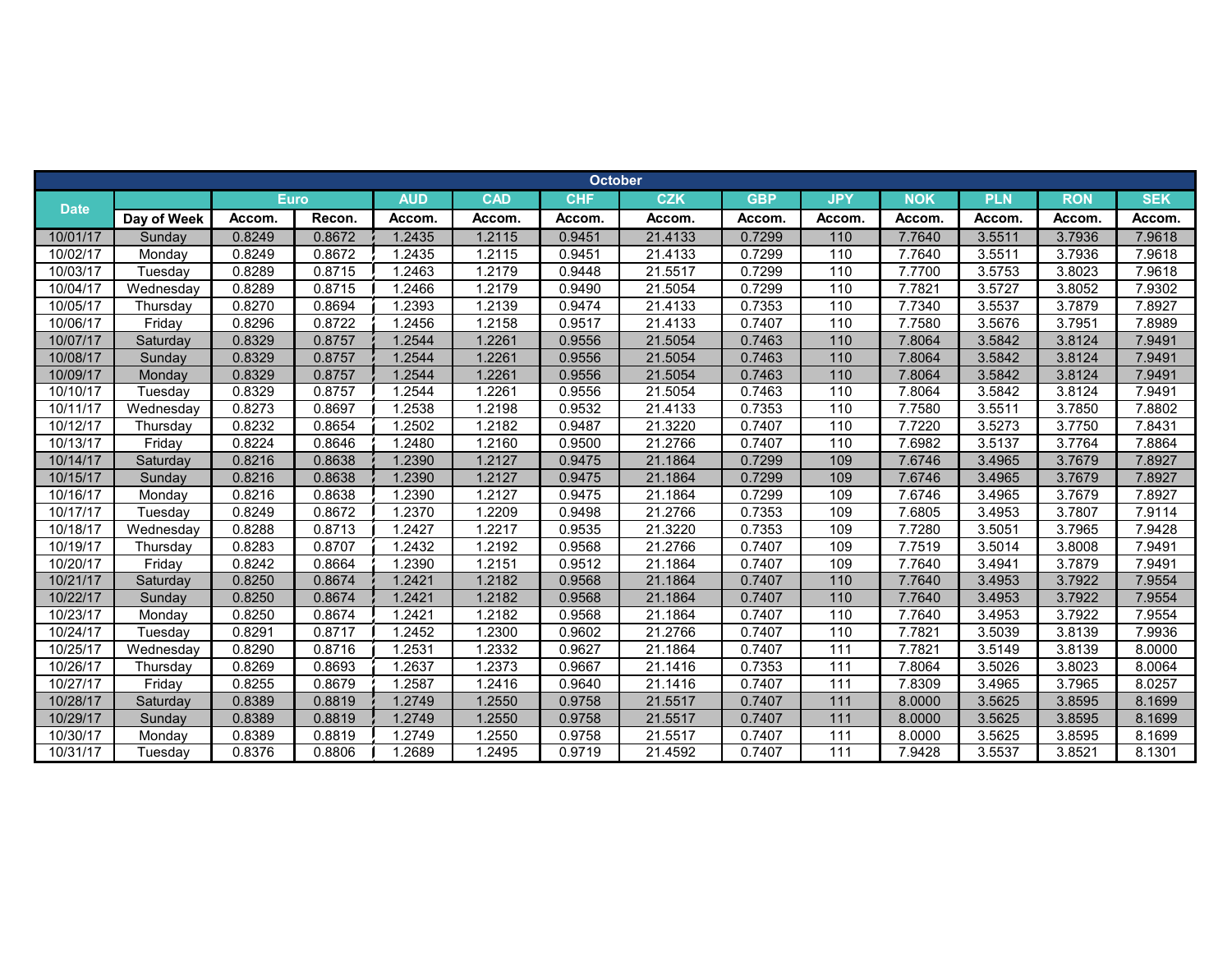|             |             |             |        |            |            | <b>November</b> |            |            |                   |            |            |            |            |
|-------------|-------------|-------------|--------|------------|------------|-----------------|------------|------------|-------------------|------------|------------|------------|------------|
| <b>Date</b> |             | <b>Euro</b> |        | <b>AUD</b> | <b>CAD</b> | <b>CHF</b>      | <b>CZK</b> | <b>GBP</b> | <b>JPY</b>        | <b>NOK</b> | <b>PLN</b> | <b>RON</b> | <b>SEK</b> |
|             | Day of Week | Accom.      | Recon. | Accom.     | Accom.     | Accom.          | Accom.     | Accom.     | Accom.            | Accom.     | Accom.     | Accom.     | Accom.     |
| 11/01/17    | Wednesday   | 0.8376      | 0.8806 | 1.2740     | 1.2568     | 0.9734          | 21.5054    | 0.7407     | 111               | 7.9745     | 3.5549     | 3.8536     | 8.1566     |
| 11/02/17    | Thursday    | 0.8375      | 0.8805 | 1.2676     | 1.2550     | 0.9748          | 21.4133    | 0.7299     | 111               | 7.9239     | 3.5461     | 3.8551     | 8.1699     |
| 11/03/17    | Friday      | 0.8366      | 0.8796 | .2647      | 1.2516     | 0.9744          | 21.3675    | 0.7299     | 111               | 7.9365     | 3.5448     | 3.8476     | 8.1633     |
| 11/04/17    | Saturday    | 0.8340      | 0.8768 | 1.2663     | 1.2369     | 0.9704          | 21.4133    | 0.7407     | $111$             | 7.9114     | 3.5348     | 3.8344     | 8.1633     |
| 11/05/17    | Sunday      | 0.8340      | 0.8768 | 1.2663     | 1.2369     | 0.9704          | 21.4133    | 0.7407     | 111               | 7.9114     | 3.5348     | 3.8344     | 8.1633     |
| 11/06/17    | Monday      | 0.8340      | 0.8768 | .2663      | 1.2369     | 0.9704          | 21.4133    | 0.7407     | $\frac{111}{111}$ | 7.9114     | 3.5348     | 3.8344     | 8.1633     |
| 11/07/17    | Tuesday     | 0.8406      | 0.8838 | 1.2710     | 1.2430     | 0.9745          | 21.5517    | 0.7463     | 111               | 7.9365     | 3.5651     | 3.8580     | 8.2102     |
| 11/08/17    | Wednesday   | 0.8425      | 0.8857 | 1.2732     | 1.2436     | 0.9737          | 21.5517    | 0.7407     | 111               | 7.9681     | 3.5714     | 3.8715     | 8.2102     |
| 11/09/17    | Thursday    | 0.8409      | 0.8841 | .2692      | 1.2405     | 0.9738          | 21.5054    | 0.7463     | 111               | 7.9681     | 3.5600     | 3.8911     | 8.1833     |
| 11/10/17    | Friday      | 0.8383      | 0.8813 | .2695      | 1.2389     | 0.9715          | 21.4133    | 0.7463     | 111               | 7.9239     | 3.5499     | 3.8895     | 8.1633     |
| 11/11/17    | Saturday    | 0.8366      | 0.8796 | 1.2715     | 1.2353     | 0.9697          | 21.3675    | 0.7407     | 111               | 7.9114     | 3.5398     | 3.8926     | 8.1500     |
| 11/12/17    | Sunday      | 0.8366      | 0.8796 | 1.2715     | 1.2353     | 0.9697          | 21.3675    | 0.7407     | 111               | 7.9114     | 3.5398     | 3.8926     | 8.1500     |
| 11/13/17    | Monday      | 0.8366      | 0.8796 | 1.2715     | 1.2353     | 0.9697          | 21.3675    | 0.7407     | 111               | 7.9114     | 3.5398     | 3.8926     | 8.1500     |
| 11/14/17    | Tuesday     | 0.8351      | 0.8779 | 1.2740     | 1.2367     | 0.9680          | 21.3675    | 0.7463     | 111               | 7.9239     | 3.5361     | 3.8880     | 8.1566     |
| 11/15/17    | Wednesday   | 0.8286      | 0.8710 | 1.2728     | 1.2373     | 0.9648          | 21.1864    | 0.7463     | 111               | 7.9491     | 3.5112     | 3.8521     | 8.1967     |
| 11/16/17    | Thursday    | 0.8234      | 0.8656 | 1.2830     | 1.2436     | 0.9614          | 21.1416    | 0.7407     | 111               | 8.0321     | 3.4977     | 3.8168     | 8.2102     |
| 11/17/17    | Friday      | 0.8281      | 0.8705 | .2842      | 1.2442     | 0.9677          | 21.1864    | 0.7407     | 110               | 7.9936     | 3.5063     | 3.8417     | 8.1900     |
| 11/18/17    | Saturday    | 0.8260      | 0.8684 | 1.2912     | 1.2433     | 0.9661          | 21.1416    | 0.7407     | 110               | 8.0257     | 3.4977     | 3.8388     | 8.2169     |
| 11/19/17    | Sunday      | 0.8260      | 0.8684 | 1.2912     | 1.2433     | 0.9661          | 21.1416    | 0.7407     | 110               | 8.0257     | 3.4977     | 3.8388     | 8.2169     |
| 11/20/17    | Monday      | 0.8260      | 0.8684 | 1.2912     | 1.2433     | 0.9661          | 21.1416    | 0.7407     | 110               | 8.0257     | 3.4977     | 3.8388     | 8.2169     |
| 11/21/17    | Tuesday     | 0.8276      | 0.8700 | .2903      | 1.2469     | 0.9663          | 21.1416    | 0.7353     | 110               | 8.0515     | 3.5014     | 3.8491     | 8.2440     |
| 11/22/17    | Wednesday   | 0.8310      | 0.8736 | .2852      | 1.2470     | 0.9674          | 21.2314    | 0.7353     | 109               | 8.0515     | 3.5137     | 3.8700     | 8.2645     |
| 11/23/17    | Thursday    | 0.8287      | 0.8711 | 1.2847     | 1.2405     | 0.9620          | 21.0970    | 0.7353     | 110               | 8.0128     | 3.4928     | 3.8551     | 8.1900     |
| 11/24/17    | Friday      | 0.8287      | 0.8711 | .2847      | 1.2405     | 0.9620          | 21.0970    | 0.7353     | 110               | 8.0128     | 3.4928     | 3.8551     | 8.1900     |
| 11/25/17    | Saturday    | 0.8195      | 0.8615 | 1.2771     | 1.2369     | 0.9547          | 20.8333    | 0.7299     | 109               | 7.9177     | 3.4507     | 3.8052     | 8.0841     |
| 11/26/17    | Sunday      | 0.8195      | 0.8615 | 1.2771     | 1.2369     | 0.9547          | 20.8333    | 0.7299     | 109               | 7.9177     | 3.4507     | 3.8052     | 8.0841     |
| 11/27/17    | Monday      | 0.8195      | 0.8615 | 1.2771     | 1.2369     | 0.9547          | 20.8333    | 0.7299     | 109               | 7.9177     | 3.4507     | 3.8052     | 8.0841     |
| 11/28/17    | Tuesday     | 0.8149      | 0.8567 | .2758      | 1.2350     | 0.9549          | 20.7039    | 0.7299     | 109               | 7.9491     | 3.4294     | 3.7821     | 8.0906     |
| 11/29/17    | Wednesday   | 0.8200      | 0.8620 | 1.2807     | 1.2470     | 0.9578          | 20.8768    | 0.7299     | 109               | 7.9936     | 3.4495     | 3.8052     | 8.1235     |
| 11/30/17    | Thursday    | 0.8230      | 0.8652 | 1.2862     | 1.2489     | 0.9600          | 20.9644    | 0.7299     | 108               | 8.0192     | 3.4566     | 3.8226     | 8.1633     |
|             |             |             |        |            |            |                 |            |            |                   |            |            |            |            |